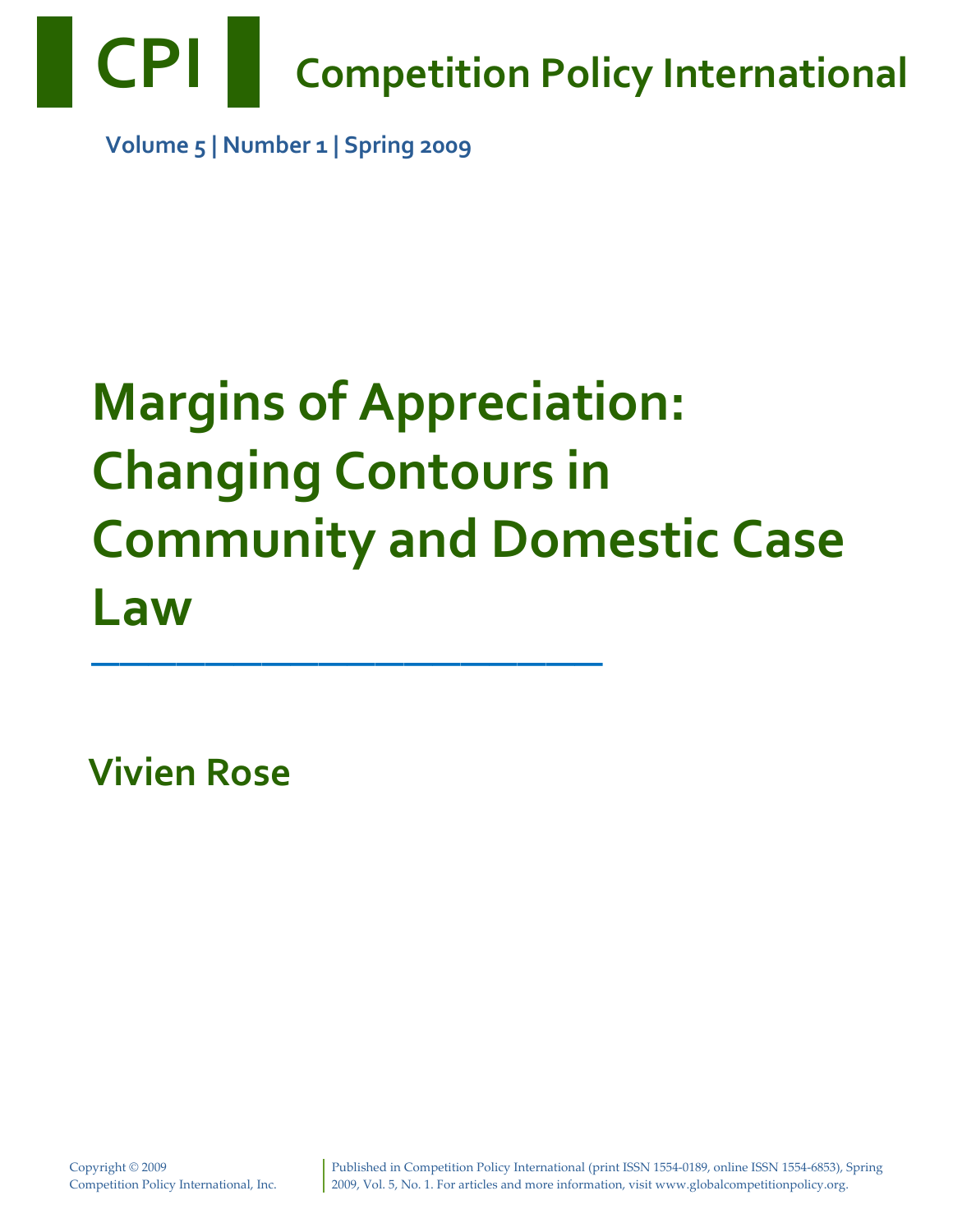# Margins of Appreciation: Changing Contours in Community and Domestic Case Law

#### *Vivien Rose\**

This article considers the circumstances in which a court, faced with a challenge to a decision taken by a primary decision-maker, accords a "margin of appreciation" to that decision-maker by limiting the intensity of its review. It compares the concept of the margin of appreciation as applied by the Community Courts in the application of Article 81 with that of the domestic courts in the United Kingdom when they are dealing with challenges based on directly effective Community rights or alleged breaches of the European Convention on Human Rights. The article examines how discussion of the existence and scope of the margin is influenced by the reviewing court's perception of its role in administrative challenges more generally and whether the position of a specialist tribunal established to hear a particular kind of case is different from the position of a generalist court.

\*The author is a Chairman of the Competition Appeal Tribunal ("CAT") in London. The views expressed in this article are entirely personal, do not necessarily reflect the views of my colleagues and do not indicate how the Tribunal is likely to decide any cases whether currently pending or arising in the future. I would like to thank David Bailey, référendaire at the CAT, for his help with the preparation of this article.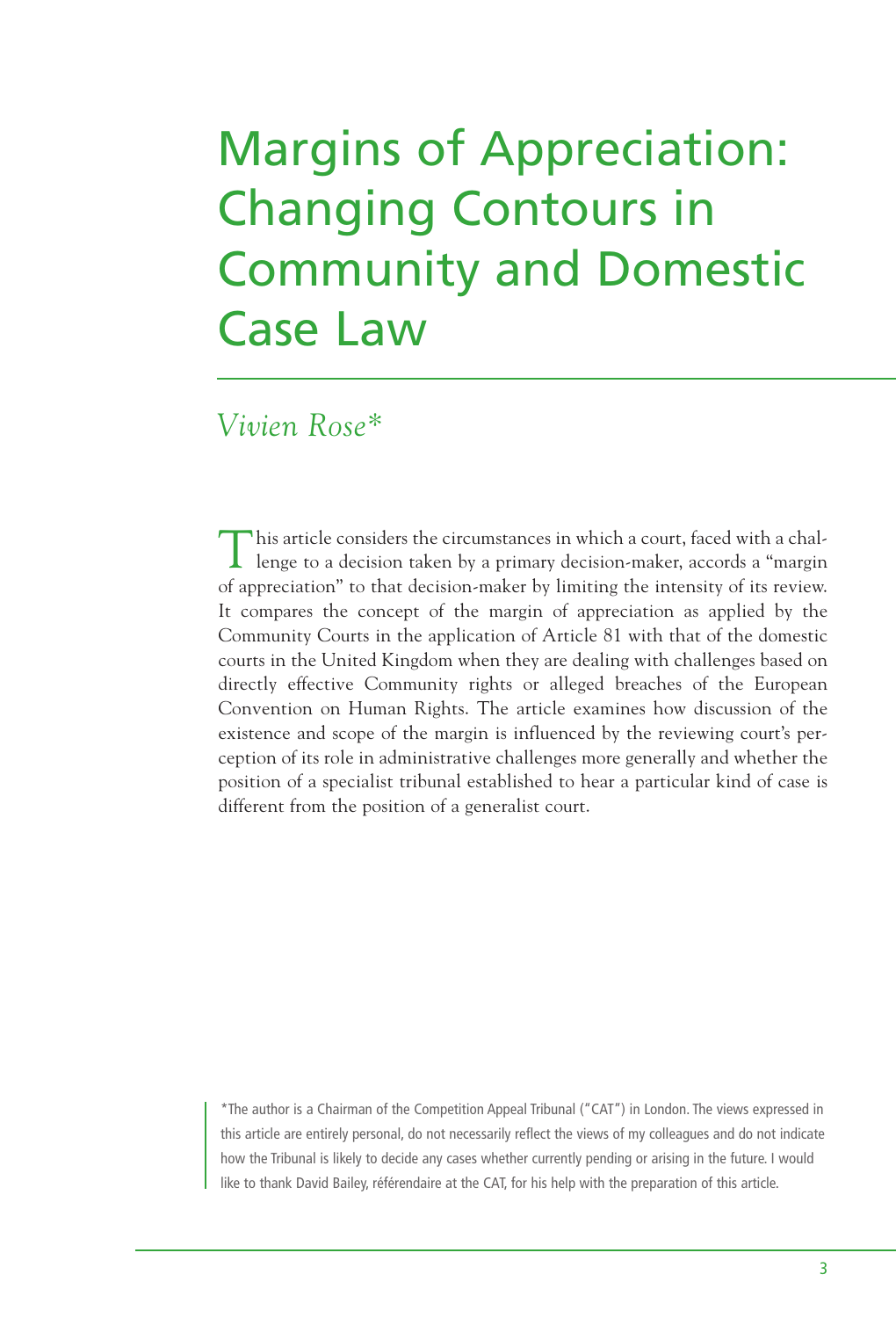#### **I. Introduction**

In this article the term "margin of appreciation" refers to the practice of courts when reviewing a particular decision to acknowledge that they should exercise restraint when considering whether to substitute their own assessment of the

merits of the decision. In such cases the reviewing court will not overturn the original decision simply because it would have decided the matter a different way. Rather the court recognizes that the decision-maker's assessment should be overturned only if there is something manifestly wrong with it.

RATHER THE COURT RECOGNIZES THAT THE DECISION-MAKER'S ASSESSMENT SHOULD BE OVERTURNED ONLY IF THERE IS SOMETHING MANIFESTLY WRONG WITH IT.

#### **II. Community Law**

The concept—or at least the use of the term "margin of appreciation"—has a much longer pedigree in Community law than it has in English domestic law. Indeed, the idea with which we are so familiar now in the application of certain aspects of the competition rules was expressly incorporated in Article 33(1) of the expired European Coal and Steel Community Treaty 1951. That article provided that the Court may not review the conclusions of the European Commission ("Commission"), drawn from economic facts and circumstances, except "where the [Commission] is alleged to have abused its powers or to have clearly misinterpreted the provisions of the Treaty or of a rule of law relating to its application."

The idea in Community law of conferring a margin of appreciation is not limited to the application of the competition rules. For example, in *Germany* v *Commission*<sup>1</sup> Germany challenged a Commission decision which found that Germany's national allocation plan for greenhouse gases failed to comply with the relevant Directive. The Court of First Instance recognized that it was dealing with a double margin—first, the margin that the Commission must accord to the Member State when the State decides how to implement a directive and secondly, the margin that the Court must accord to the Commission's review of that Member State's implementation in so far as the review entails complex economic and ecological assessments. In its own review of the Commission's assessments, the Court of First Instance stated that it "cannot take the place of the Commission" but must confine itself to verifying that the measure in question is not vitiated by a manifest error or a misuse of powers; that the competent authority did not clearly exceed the bounds of its discretion; and that procedural guarantees have been fully observed.

Any consideration of the powers of review of the Court of First Instance in competition matters must start with the source of its power to review: Article 230 EC. Article 230 provides that the legality of Commission acts can be chal-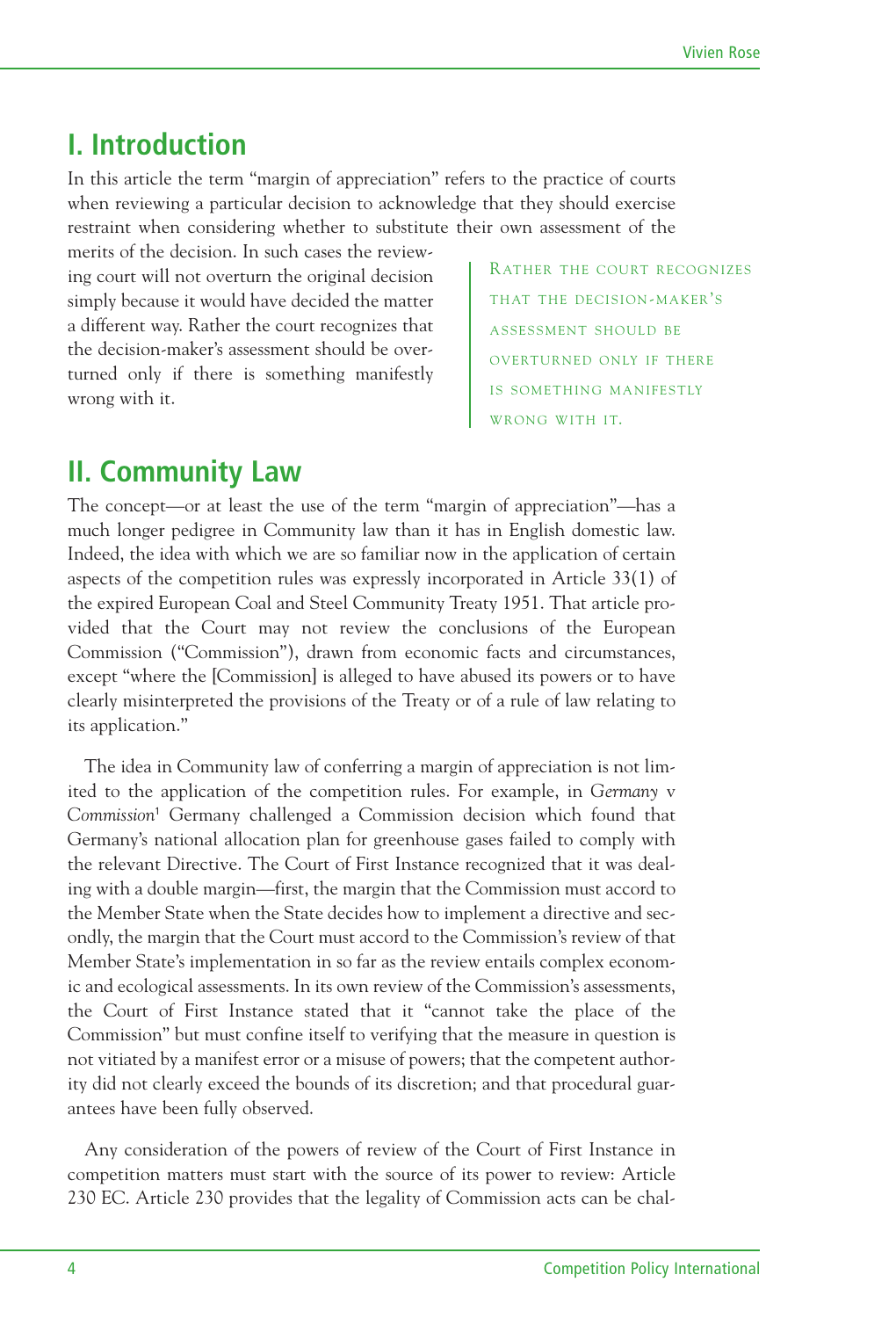lenged "on grounds of lack of competence, infringement of an essential procedural requirement, infringement of this Treaty or of any rule of law relating to its application, or misuse of powers." On its face this is a limited form of review as compared with the "unlimited jurisdiction" which is referred to in Article 229 with regard to the imposition of penalties. But within this single test set out in Article 230, both the Court of First Instance and the Court of Justice have adopted a flexible approach to the scope of review for the different grounds of challenge. The existence of a margin of appreciation for the decision-maker is not uniform across all the different grounds of appeal. There has been no margin conferred when the Court is considering an alleged error of law in the construction of a Community instrument. Indeed, the Community Courts are enjoined by Article 220 EC to ensure that in the interpretation and application of the Treaty, the law is observed. No matter how complex the drafting of the instrument or how arcane and technical the subject matter, the Court will always get to grips with purely legal questions. Thus, in its recent judgment in *British Aggregates Association,* <sup>2</sup> the Court of Justice held that the Court of First Instance had been wrong to accord the Commission a margin of appreciation on the question of whether a particular State measure was an aid for the purposes of Article 87 EC. Since State aid is a legal concept and must be interpreted on the basis of objective factors, the Community Courts must carry out a comprehensive review. There was no justification for the Court giving a broad discretion to the Commission on this issue.

The Court of First Instance also examines the factual findings made by the Commission with great diligence. In his often quoted Opinion in *Commission* v *Tetra Laval*, <sup>3</sup> Advocate General Tizzano said that

"With regard to the findings of fact, the review is clearly more intense, in that the issue is to verify objectively and materially the accuracy of certain facts and the correctness of the conclusions drawn in order to establish whether certain known facts make it possible to prove the existence of other facts to be ascertained."<sup>4</sup>

This reflects both the purpose for which the Court of First Instance was established, namely to strengthen the Community's system of judicial review of such complex assessments, <sup>5</sup> and its role as the human rights compliant tribunal for reviewing cases which may involve the imposition of substantial penalties. 6

The Court of First Instance has itself drawn a distinction between its close scrutiny of errors of law and of fact and its more constrained scrutiny of matters of complex economic appraisal. There are a number of areas where the European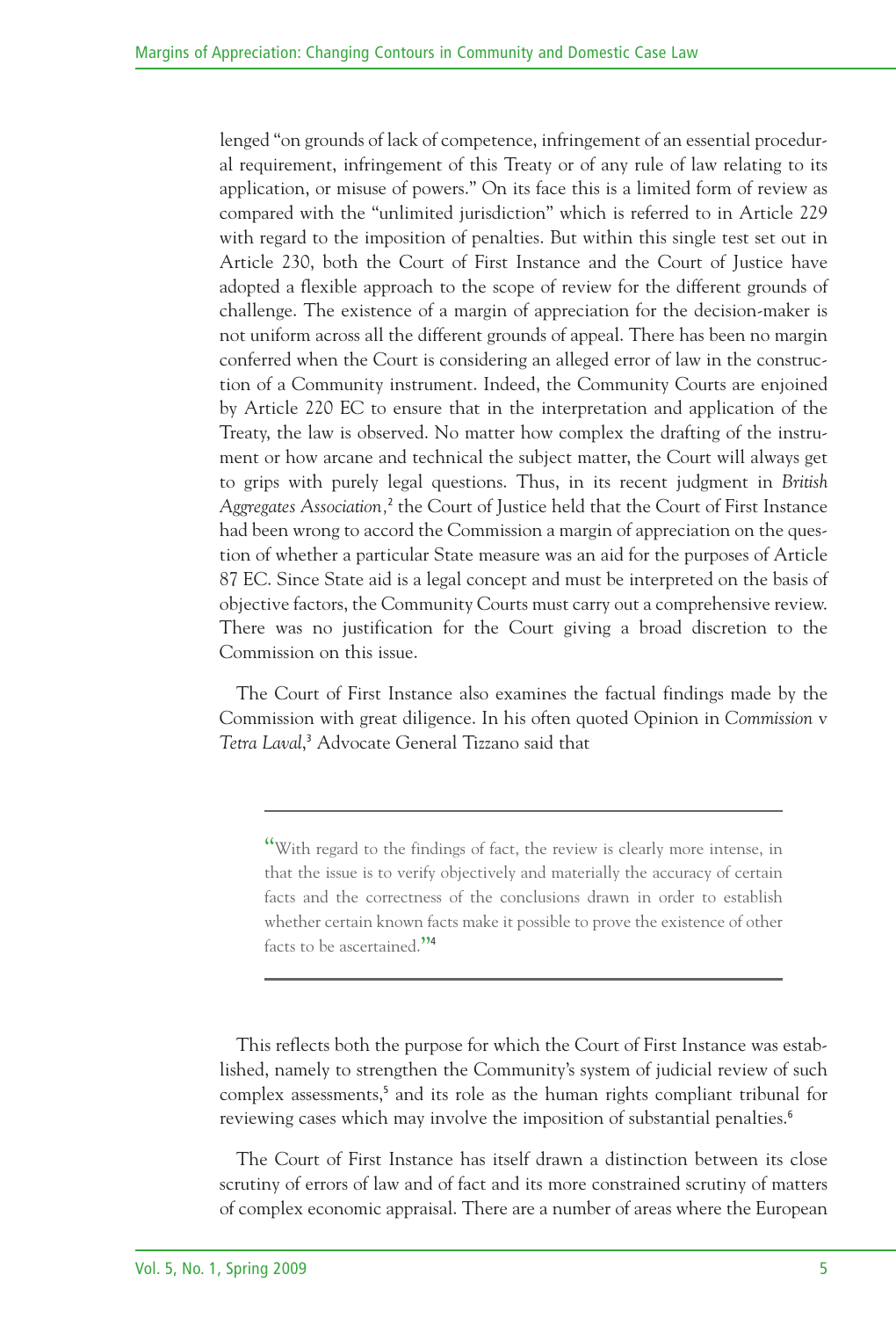Courts have acknowledged that a margin of appreciation is appropriate; the discussion in this article will focus on the use of the concept in the application of Article 81. It is also commonly referred to in reviewing the exercise of the Commission's discretion in rejecting complaints<sup>7</sup> and in the application of the EC Merger Regulation.<sup>8</sup>

The reference in the context of the application of Article 81 EC to limits on the scope of review of matters involving "complex economic assessment" goes back to the early case law of the European Court of Justice in *Consten and Grundig*<sup>9</sup> where the Court held that judicial review of these complex matters "take[s] account of their nature by confining itself to an examination of the relevance of the facts and of the legal consequences which the Commission deduces therefrom." A more recent description of the test can be found in *Shaw v Commission* where the Court of First Instance stated that:

"[r]eview by the Community judicature of the complex economic appraisals made by the Commission when it exercises the discretion conferred on it by Article [81](3) of the Treaty, with regard to each of the four conditions laid down in that provision, must be limited to verifying whether the rules on procedure and on the giving of reasons have been complied with, whether the facts have been accurately stated, and whether there has been any manifest error of assessment or <sup>a</sup> misuse of powers." 10

Although the test is conventionally thought of as relevant to the application of Article 81(3) rather than Article 81(1), in fact the same formula referring to the need for a "manifest error of assessment" has been invoked in relation to both stages of the application of Article 81. This, perhaps, reflects the move towards a more economics-based application of Article 81(1), with the courts acknowledging that the same margin should be accorded to the Commission in relation to the application of the prohibition in the first place, before any consideration of Article 81(3). Thus in *Remia*<sup>11</sup> (one of the early cases pointing towards a more economics-based approach) the Court of Justice was reviewing a Commission decision which had declared that a vendor's 10 year non-compete covenant fell within the prohibition of Article 81(1) only after the end of the first four years. The Commission then refused to apply the exemption in Article 81(3) to the final six years of the covenant. Advocate General Lenz addressed the question "whether it is possible for the prohibition in Article  $[81](1)$  not to be applied to agreements in restraint of competition which in theory fall within its scope without adopting the exemption procedure under Article [81](3)." Having concluded that this was possible he considered that such "non-application" of Article 81(1) must be governed by criteria similar to those contained in Article 81(3):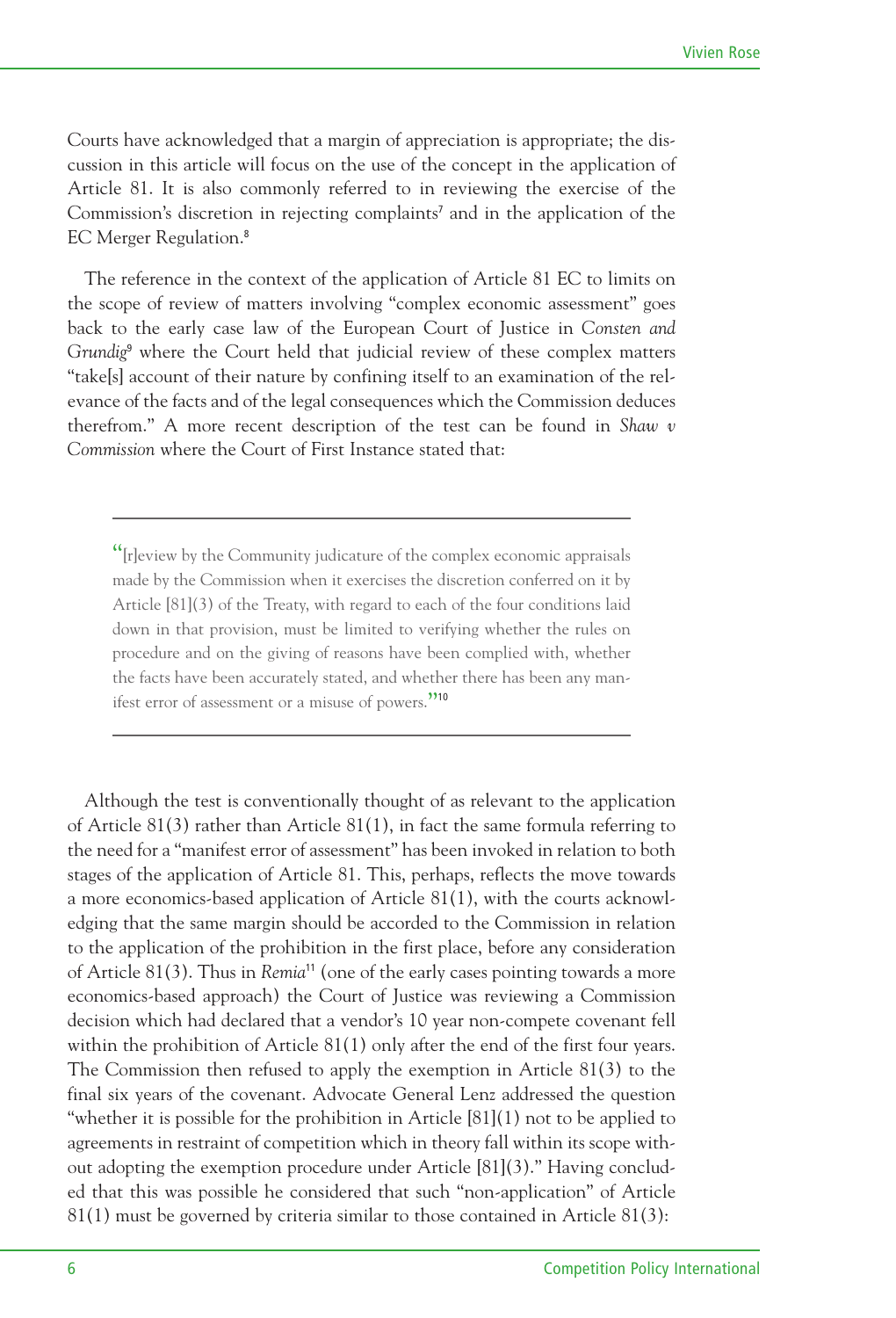"If this is right and the principles regarding exemption from the prohibition of restrictive agreements may be applied to this case by analogy, a further consequence will follow regarding the scope for judicial review of the Commission's decision.... The Court of Justice has recognised that Article [81](3) necessarily implies complex economic assessments of economic matters. Similarly, where such assessments are made in the case of prohibitions of competition agreed in connection with transfers of undertakings, the judicial review must take that fact into account and therefore confine itself to determining the correctness of the facts on which the assessments are based and the applicability to those facts of the relevant legal principles."

The Court followed the Advocate General's conclusions and expressly applied the "manifest error" terminology to the Article 81(1) stage of its review as well as referring to "the discretion which the Commission enjoys" in the application of the exemption. As regards Article 81(1) the Court stated:

"Although as <sup>a</sup> general rule, the Court undertakes <sup>a</sup> comprehensive review of the question whether or not the conditions for the application of Article [81](1) are met, it is clear that in determining the permissible duration of a non-competition clause incorporated in an agreement for the transfer of an undertaking, the Commission has to appraise complex economic matters. The Court must therefore limit its review of such an appraisal to verifying whether the relevant procedural rules have been complied with, whether the statement of the reasons for the decision is adequate, whether the facts have been accurately stated and whether there has been any manifest error of appraisal or a misuse of powers."

The same approach has been adopted more recently when the Court of First Instance has considered the application of both Article 81(1) and 81(3). In *Van den Bergh Foods* <sup>13</sup> the Court referred to the manifest error of assessment test when considering a challenge to the Commission's findings as to the degree of foreclosure in the market for impulse ice cream (paragraph 80) and to the same test when considering the challenge to the Commission's refusal of exemption under Article 81(3) (see paragraph 135). In that case the Court dismissed the challenge as unfounded in both respects. Similarly, in *GlaxoSmithKline Services* <sup>14</sup> the Court of First Instance again referred to the *Remia* formulation of limited review both in its preliminary observations on the application of Article 81(1) (see paragraph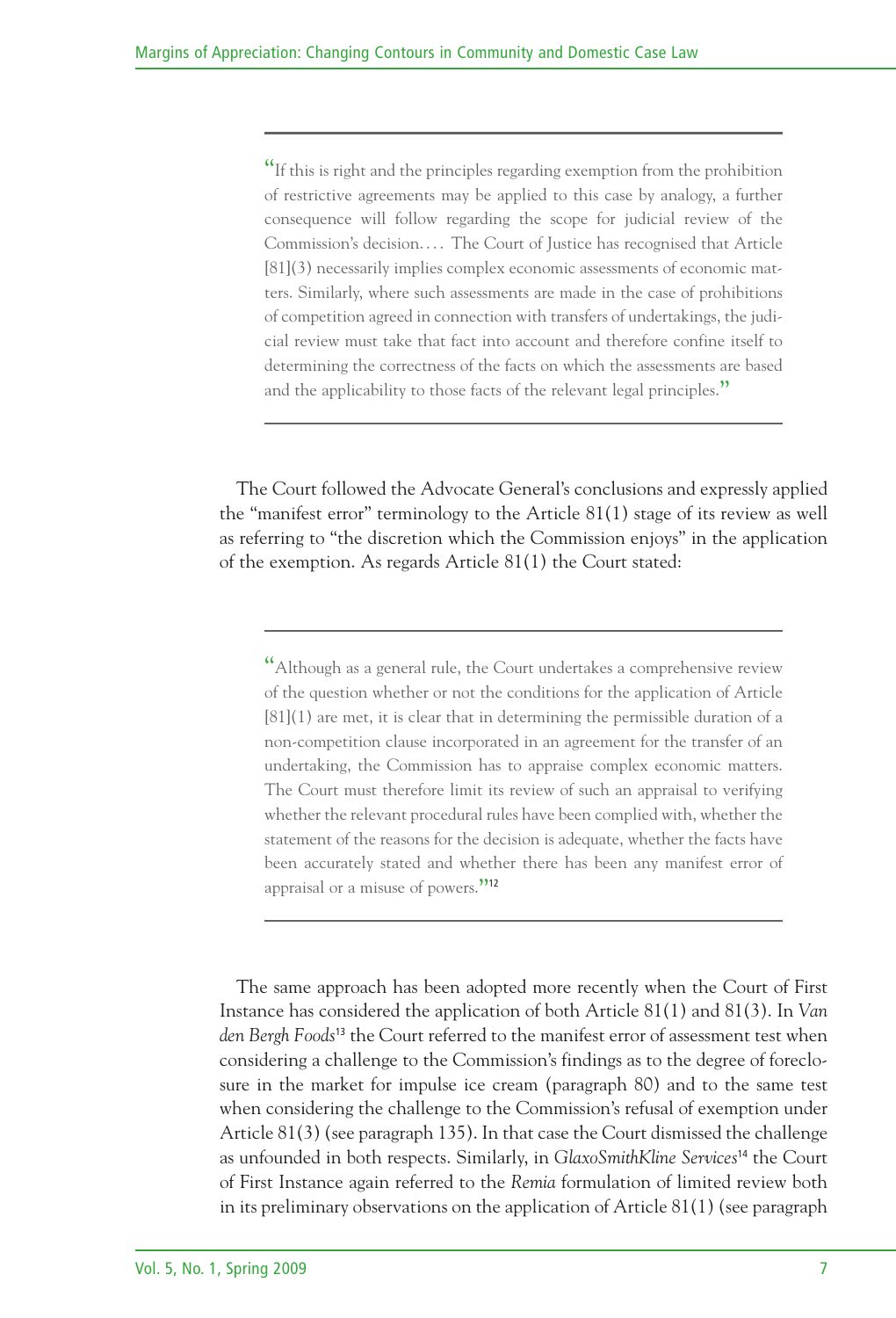57 of the judgment) as well as in the part of its judgment dealing with Article 81(3) (see paragraph 241). However, in neither context in the *GlaxoSmithKline Services* case did this prevent the Court from making substantial inroads into the Commission's decision. Although it was not contested either that the relevant clause existed and was enforced, or that its purpose was to restrict parallel imports, the Court after reciting the "manifest error of assessment" formula nonetheless overturned the Commission's decision that the clause fell within Article 81(1) by reason of its object alone, and then devoted 80 paragraphs to annulling the Commission's refusal to grant exemption under Article 81(3).

In these cases concerning the application of Article 81(1) and (3) there is no detailed discussion by the Court as to *why* a margin of discretion should be accorded by the Court of First Instance to the Commission in respect of these particular aspects of its review jurisdiction. The attitude of the Community Courts is illustrated by the Opinion of Advocate General Reischl in *Metro (No 1)*<sup>15</sup> where he states that an assessment of a selective distribution system involves difficult economic judgments and that the balancing of the advantages flowing from the system against the restriction of competition calls for complex assessments. "This *necessarily* means" according to the Advocate General "that the

Commission has a margin of discretion in this respect and this means at the same time that there is *a corresponding restriction* on judicial review" (emphasis added). But complexity is not generally considered, in itself, a reason for the courts to shrink from getting into the detail of a case. There are many instances where the Courts are willing to immerse themselves in complex matters. Nor can the margin of discretion simply be a recognition of the fact that it is possible for reasonable people to differ on the conclusions to be drawn from an economic analysis. After all, the law is no less an inexact science than economics. It is possible for reasonable lawyers to differ on the proper interpretation of a particular statutory provision but that is not considered a reason for the Courts to refrain from substituting their own interpretation. In relation to the law, though, because of the prece-

IN RELATION TO THE LAW, THOUGH, BECAUSE OF THE PRECEDENT-SETTING CHARACTERISTIC OF CASE LAW AND THE IMPORTANCE ATTACHED TO THE CONSISTENT APPLICATION OF THE LAW ACROSS COURTS SITTING WITHIN THE SAME JURISDICTION, THE IMPORTANCE OF ESTABLISHING THE ONE "TRUE" MEANING OF A PROVISION WILL ALWAYS TRUMP RESPECT FOR THE ORIGINAL DECISION-MAKER'S CONCLUSION.

dent-setting characteristic of case law and the importance attached to the consistent application of the law across courts sitting within the same jurisdiction, the importance of establishing the one "true" meaning of a provision will always trump respect for the original decision-maker's conclusion.

The key here appears to be the fact that the complexity relates to the application of principles of economics (rather than purely of law) and these are pecu-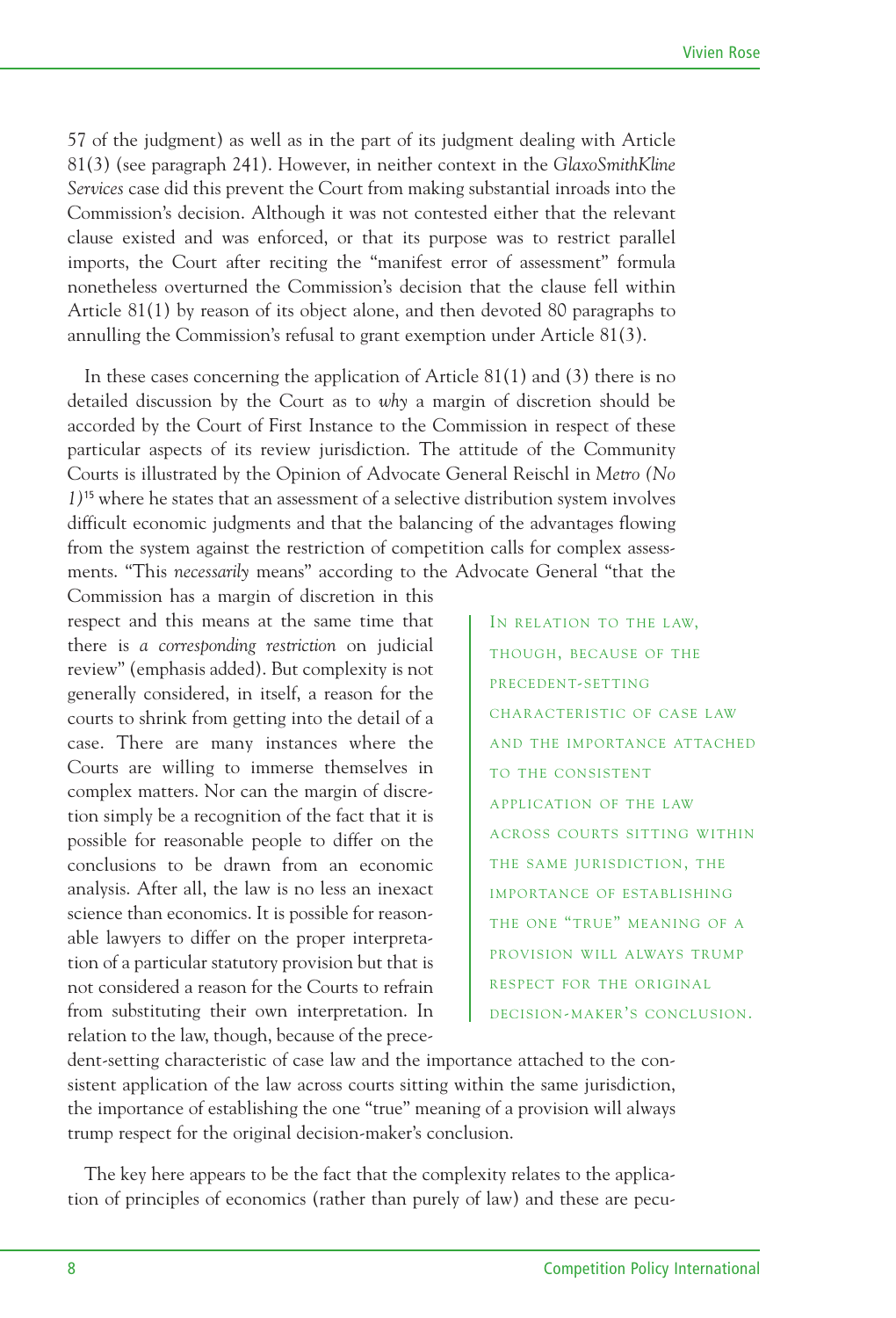liarly within the expertise of the Commission rather than the Court. The second element appears to be that where there is a balance to be struck between the advantages and disadvantages of an agreement, (whether in the context of applying Article 81(1) or 81(3)), the decision-maker is entitled to a margin of discretion when it carries out that balance.

#### **III. Domestic Law**

The modern principles governing judicial review of executive decisions in England grew out of the prerogative writs which the court could issue at the suit of the Crown when the Crown brought an action against the executive on behalf of an individual citizen. <sup>16</sup> Although national arrangements for hearing challenges to administrative action differ across the Member States, all national courts within the EU have had to accommodate within their legal systems the direct effect of Community law. Those which, like the United Kingdom, have incorporated the European Convention on Human Rights into their domestic law enabling citizens to enforce those rights through their domestic courts will also have had to grapple with how traditional tests for assessing executive decisions need to be adapted to ensure that Convention rights are fully protected.

The expression "margin of appreciation" arrived relatively late in English domestic jurisprudence but the idea behind it has been at the core of the development of judicial review. The discussion has been conducted against a legal background marked by two important features. The first feature is the existence of two well recognized but traditionally very different standards of review. The contrast is thus between "an appeal on the merits" in which the reviewing court examines the matter afresh, hearing evidence and forming its own view and "an application of the principles of judicial review." This distinction is firmly embedded, and the language used in the lengthy and continuing debate among English judges and jurists over how far review of decisions challenged on Community law or human rights grounds has moved towards a "merits" review is a product of this dichotomy.

The second feature is that the courts' review of the decisions of public bodies in English law is moving from a position of traditional reluctance to intervene in areas of policy to a position of greater intensity of scrutiny. In Community law, as we have seen, the courts could be said to have adopted the concept as a self-denying ordinance, given that there is nothing within Article 230 which requires the application of a less intense degree of scrutiny in respect of some aspects of the Commission's decisions but not others. The margin of appreciation conferred by the Community courts on the Commission is thus set against the "default position" of a more intensive degree of scrutiny. By contrast, the "default position" in review of administrative decisions in English law is one in which a much greater degree of deference has generally been shown to the decision-maker.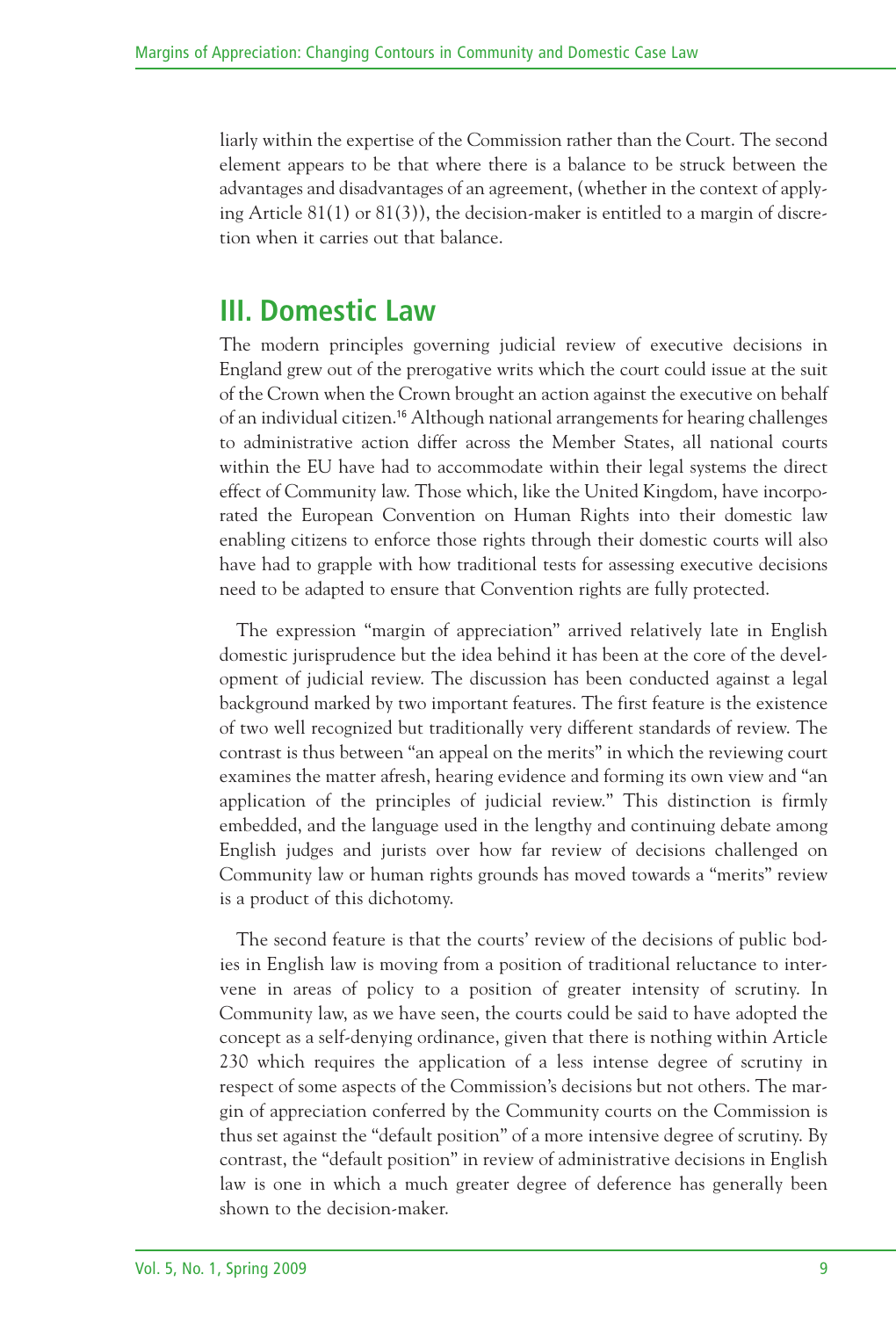#### **IV. "Traditional" Judicial Review**

There are three generally recognized grounds of challenge in judicial review under English law—excess of power, irrationality, and procedural irregularity. More recently a fourth has been added: in *E v Home Office*<sup>17</sup> the Court of Appeal held that mistake of fact giving rise to unfairness is a separate head of challenge

in judicial review proceedings. As with Community law, the courts' scrutiny of legal issues generally allows no margin of discretion to the decision-maker in relation to any aspect of legal interpretation that the decision-maker is called on to undertake. <sup>18</sup> In some rare instances, a margin of appreciation has been extended to a decision-maker if the factors relevant to the proper interpretation of a statutory term are considered peculiarly within that decision-maker's expertise. This is illustrated by the decision in *R v Monopolies and Mergers Commission, ex p South Yorkshire Transport*. <sup>19</sup> The jurisdiction of the former Monopolies and Mergers Commission over mergers was limited to cases where the area affected by the merger constituted "a substantial part of the United Kingdom." Although the interpretation of the phrase therefore set the bounds of the MMC's jurisdiction, the House of

THERE ARE THREE GENERALLY RECOGNIZED GROUNDS OF CHALLENGE IN JUDICIAL REVIEW UNDER ENGLISH LAW—EXCESS OF POWER, IRRATIONALITY, AND PROCEDURAL IRREGULARITY. MORE RECENTLY A FOURTH HAS BEEN ADDED: IN E V HOME OFFICE THE COURT OF APPEAL HELD THAT MISTAKE OF FACT GIVING RISE TO UNFAIRNESS IS A SEPARATE HEAD OF CHALLENGE IN JUDICIAL REVIEW PROCEEDINGS.

Lords held that because the criterion of substantiality was so imprecise and included not only geographical extent but population and economic activities, the court was only entitled to interfere if the MMC's decision could not be regarded as rational.

In the main, however, the debate over margins of appreciation has taken place in the review by the courts of the executive's exercise of discretionary powers although the debate predates considerably the introduction of that phrase in English case law. In the English jurisprudence the issue for discussion is not when the courts should hold back from a full, rigorous appraisal of the merits of the decision but rather in what narrow circumstances can the courts intervene in the decision-making of the executive at all. The early cases set the bar high. The classic exposition is that of Lord Greene MR in *Associated Provincial Picture Houses Ltd v Wednesbury Corporation*<sup>20</sup> and the test, commonly referred to as "the *Wednesbury* test," is usually expressed in terms that the courts intervene only if the decision is so unreasonable that no reasonable decision-maker could have made it. Sometimes this has been expressed in more extravagant terms. Indeed, in *Wednesbury* itself, Lord Greene MR stated that the decision needed to be "something so absurd that no sensible person could every dream that it lay within the powers of the authority." Lord Diplock has described the task facing some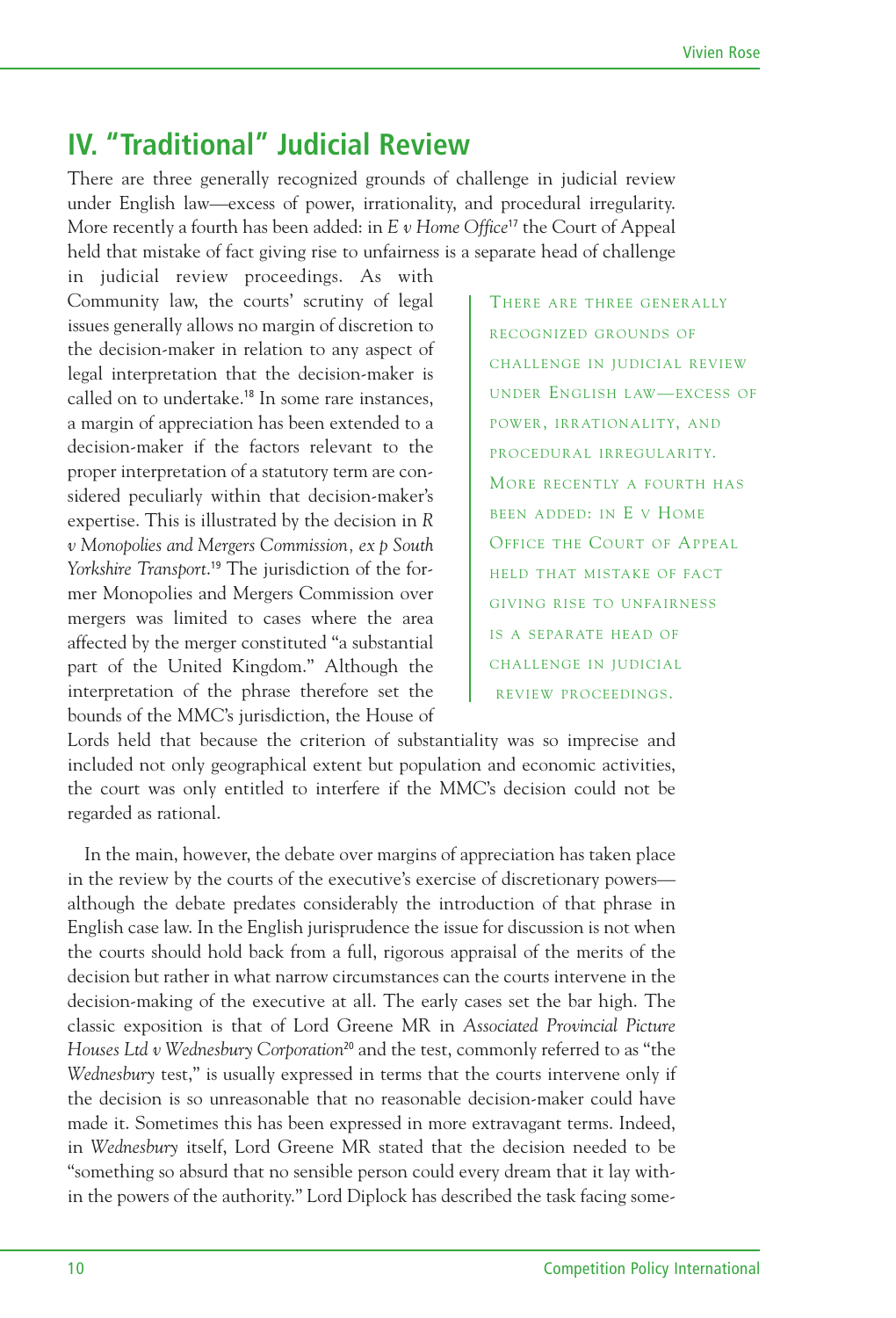one challenging the exercise of a discretionary power as needing to establish that the decision was "so outrageous in its defiance of logic or of accepted moral stan-

RECENT CASES HAVE EXPRESSED THE TEST IN MORE MEASURED TERMS—AN OFTEN CITED FORMULATION IS THAT OF THE DECISION "BEING UNREASONABLE IN THE SENSE THAT IT IS BEYOND THE RANGE OF RESPONSES OPEN TO A REASONABLE DECISION-MAKER."

dards that no sensible person who had applied his mind to the question to be decided could have arrived at it."<sup>21</sup>

Recent cases have expressed the test in more measured terms—an often cited formulation is that of the decision "being unreasonable in the sense that it is beyond the range of responses open to a reasonable decision-maker."<sup>22</sup> A recent application of the classic test can be seen in the judgment of Beatson J in *R (Centro) v Sec of State for Transport.* <sup>23</sup> There a challenge was

brought against a decision by the defendant Government department concerning the method of calculating the reimbursement of transport providers who provide concessionary fares for elderly and disabled people. Beatson J stated:

"If this ground of the challenge is analysed as based on irrationality the claimant has to overcome a high threshold. This is because the issues for decision concerned the application of complex economic concepts in particular the elasticities applied to price increases to be used as part of the calculation of the reimbursement rate paid to transport operators providing travel concessions. It is clear that, when considering decisions of this nature in the context of judicial review, the court is particularly cautious and reluctant to intervene."

It is this test that has had to be adapted to deal first with the direct effect of Community law and more recently with the domestic incorporation of the European Convention on Human Rights ("Convention"). In the development of judicial review concerning alleged breaches of directly effective Community rights, there has been considerable discussion of the shift from "traditional" judicial review which leaves a substantial margin of appreciation to the decisionmaker to a more intensive review where the court cannot avoid substituting its own decision. A description of what is needed was set out in the judgment of Laws J in *R v MAFF ex parte First City Trading Limited*. <sup>24</sup> That case concerned a challenge to a national instrument, the Beef Stocks Transfer Scheme, on the grounds that it infringed the fundamental Community principle of equality of treatment. The judge held that the Community principle did not apply in this purely domestic context. But he went on to consider whether, if the principle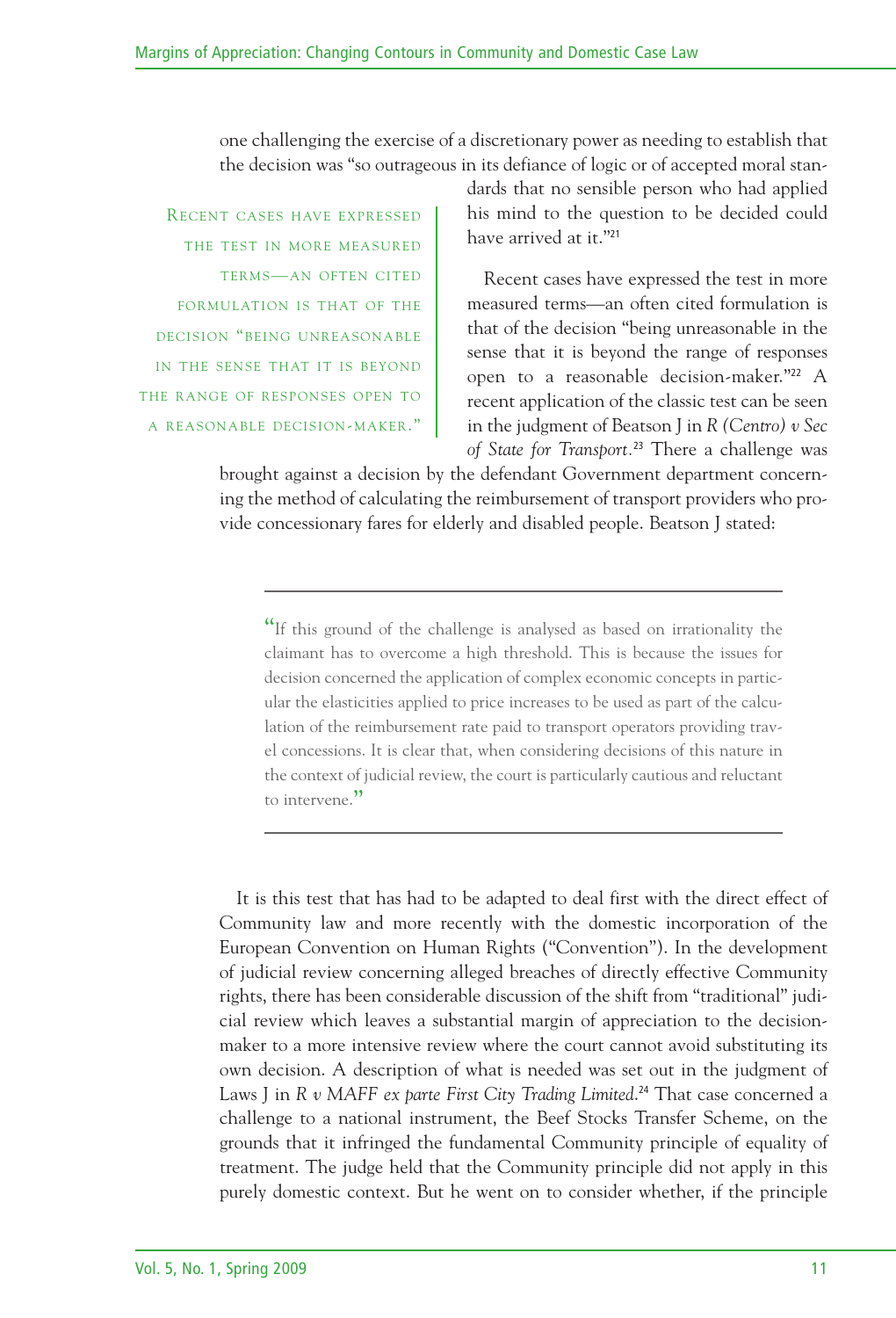had applied, the scheme was objectively justified. The Government relied on a passage from *Roquette Frères* <sup>25</sup> which adopted the "manifest error" test. The Government argued that this was in reality "a test closely akin to *Wednesbury.*" Laws J rejected this. He recognized that there must remain a difference between the approach of the court in arriving at a judicial decision on the question whether a measure is objectively justified and that of the primary decision-maker himself: the court's task is to decide whether the measure in fact adopted lies within the proper legal limits of the decision-maker's powers.

Laws J then went on to explain the difference between *Wednesbury* and what he called "European review":

"The difference between *Wednesbury* and European review is that in the former case the legal limits lie further back. I think there are two factors. First, the limits of domestic review are not, as the law presently stands, constrained by the doctrine of proportionality. Secondly, ... the European rule requires the decision-maker to provide a fully reasoned case. It is not enough merely to set out the problem, and assert that within his discretion the Minister chose this or that solution constrained only by the requirement that his decision must have been one which a reasonable Minister might make. Rather the Court will test the solution arrived at, and pass it only if substantial factual considerations are put forward in its justification: considerations which are relevant, reasonable, and proportionate to the aim in view. But as I understand the jurisprudence, the Court is not concerned to agree or disagree with the decision: that would be to travel beyond the boundaries of proper judicial authority, and usurp the primary decisionmaker's function. Thus *Wednesbury* and European review are different models—one looser, one tighter—of the same juridical concept which is the imposition of compulsory standards on decision-makers so as to secure the repudiation of arbitrary power."

Referring to Laws J's judgment as repaying close study, the Court of Appeal in *Eastside Cheese*<sup>26</sup> also stressed two aspects in particular: first, the difference between ordinary judicial review and the test to be applied when the challenge concerns the proportionality of the decision; and second, the need to respect the choice made by the responsible decision-maker after consultation with his expert advisers. The Court in *Eastside Cheese* introduced the idea that the width of the margin of appreciation is a flexible concept: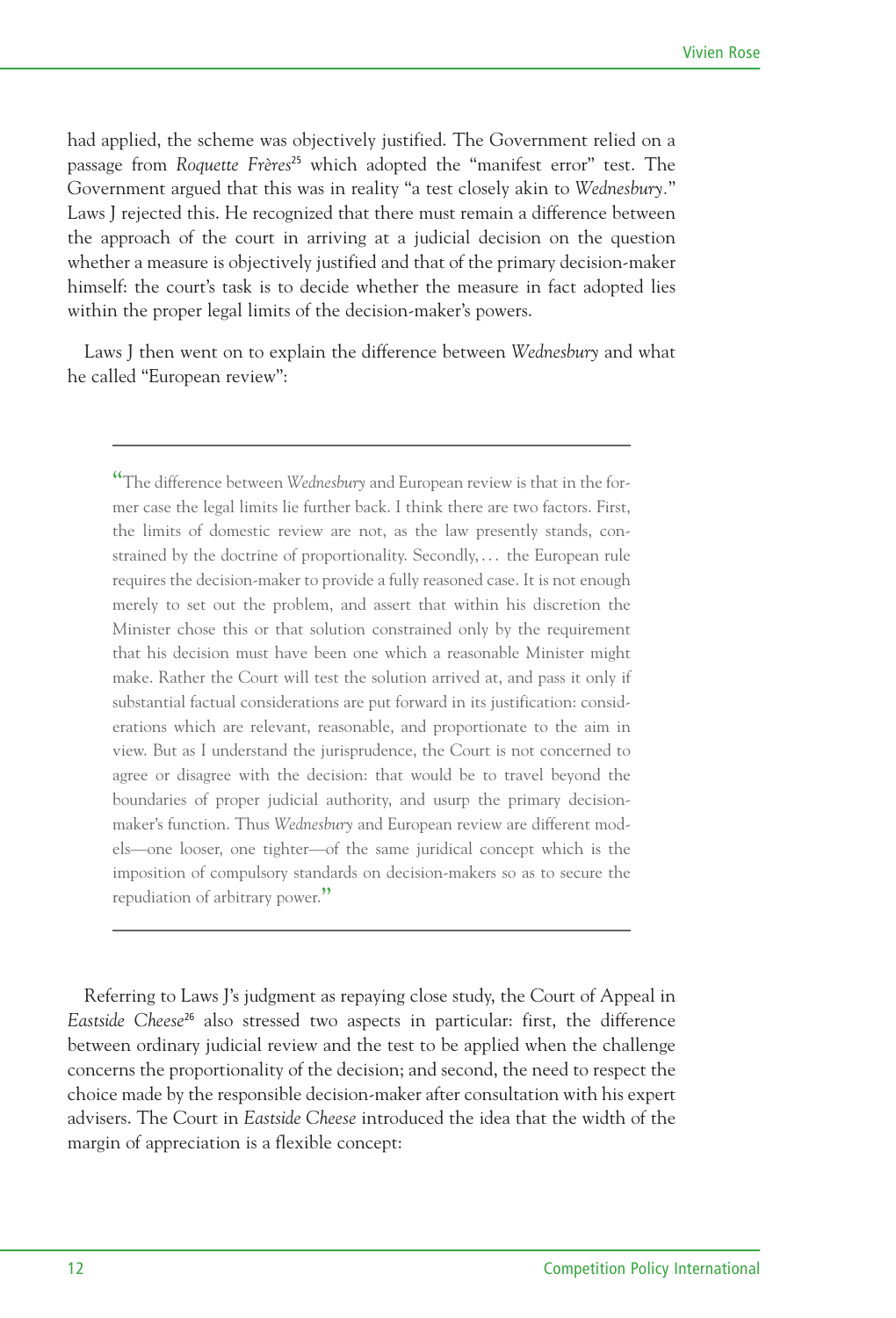$\mathfrak{m}$ (...) there seems to be no good reason in principle or authority for two sharply different tests. The margin of appreciation for a decision-maker (which includes, in this context, a national legislature) may be broad or narrow. The margin is broadest when the national court is concerned with primary legislation enacted by its own legislature in an area where a general policy of the Community must be given effect in the particular economic and social circumstances of the member state in question. The margin narrows gradually rather than abruptly with changes in the character of the decision-maker and the scope of what has to be decided (not, as the secretary of state submits, only with the latter)."

Inevitably the question arose as to how far the principle of proportionality, originally regarded as relevant only in Community law cases, should be regarded as part of the *Wednesbury* test in a purely domestic context. In Alconbury<sup>27</sup> Lord Slynn noted that the difference between that principle and the *Wednesbury* test was not as great as was sometimes supposed because of the margin of appreciation the Community Courts accord to the Commission in making economic assessments. It should be recognized as part of English administrative law: "Trying to keep the *Wednesbury* principle and proportionality in separate compartments seems to me to be unnecessary and confusing." However, he cautioned that this does not mean that judicial review amounts to a complete rehearing on the merits of the decision unless Parliament has authorized this in a particular area.

This idea of some flexibility in applying the judicial review standard was described more recently in *Mabanaft Ltd*. <sup>28</sup> There Beatson J. referred to the margin left to the decision-maker in that case as being "at the broader end of the spectrum." Carnworth LJ also adopted the idea of a spectrum of intensity of review in *IBA Health*<sup>29</sup> where he said that at one end of the spectrum a "low intensity of review" is applied to cases involving issues of political judgment or matters of national economic policy while more intense review is applied at the other end of the spectrum for decisions alleged to infringe fundamental rights. The idea of a spectrum thus suggests a more nuanced approach.

In the human rights sphere, the margin of appreciation conferred on the Contracting States by the Convention was described by the Strasbourg court in *Fretté v France*. <sup>30</sup> In that case the application challenged the ban in France on homosexuals being considered as potential adoptive parents. Having found that there was no common practice among the Contracting States as to whether to apply such a ban, the Court held that the States enjoy a certain margin of appreciation in assessing whether and to what extent differences in otherwise similar situations justify a different treatment in law. The scope of the margin will vary, the Court said, according to the circumstances, the subject matter, and its back-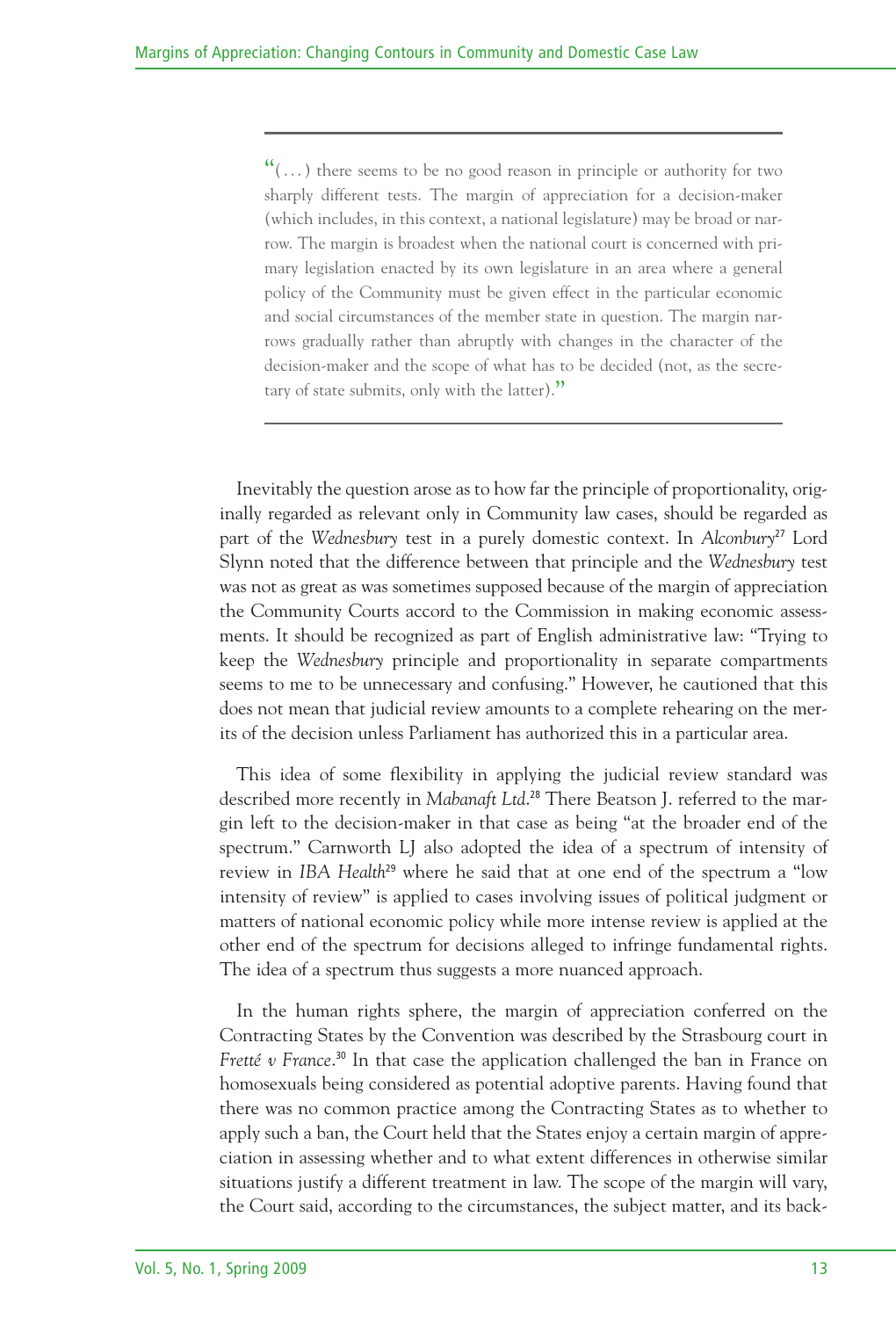ground. It is therefore natural that national authorities, who have a duty in a democratic society to consider the interests of society as a whole, should enjoy a wide margin of appreciation when they are asked to make rulings on such matters. Because of their "direct and continuous contact with the vital forces of their countries" such authorities are in principle better placed than an international court to evaluate local needs and conditions.

The way in which this affects the role of the domestic courts was described by Lord Hope in *ex p Kebilene*<sup>31</sup> who stated that when national courts are considering Convention issues arising within their own countries "the Convention should be seen as an expression of fundamental principles rather than as a set of mere rules." Further, the questions which the courts will have to decide in the application of these principles will involve questions of balance between competing interests and issues of proportionality:

"In this area difficult choices may have to be made by the executive or the legislature between the rights of the individual and the needs of society. In some circumstances it will be appropriate for the courts to recognise that there is an area of judgment within which the judiciary will defer, on democratic grounds, to the considered opinion of the elected body or person whose act or decision is said to be incompatible with the Convention.... It will be easier for such an area of judgment to be recognised where the Convention itself requires a balance to be struck, much less so where the right is stated in terms which are unqualified. It will be easier for it to be recognised where the issues involve questions of social or economic policy, much less so where the rights are of high constitutional importance or are of a kind where the courts are especially well placed to assess the need for protection."

There have been two aspects of this adaptation which vary in the extent to which they depart—or at least in which they acknowledge that they are departing—from the traditional judicial review test. The first aspect expresses the idea that although the test being applied is still the same "within the range of reasonable responses" test, it is applied more intensely because of what is at stake for the person affected by the decision. Thus in *R (Ross) v West Sussex Primary Care Trust* <sup>32</sup> the judge expressed the test in the following terms: "the more substantial the interference with human rights, the more the court will require by way of justification before it is satisfied that the decision is reasonable; the Courts must subject [the decision-maker's] decision to anxious scrutiny because the Claimant's life is at stake."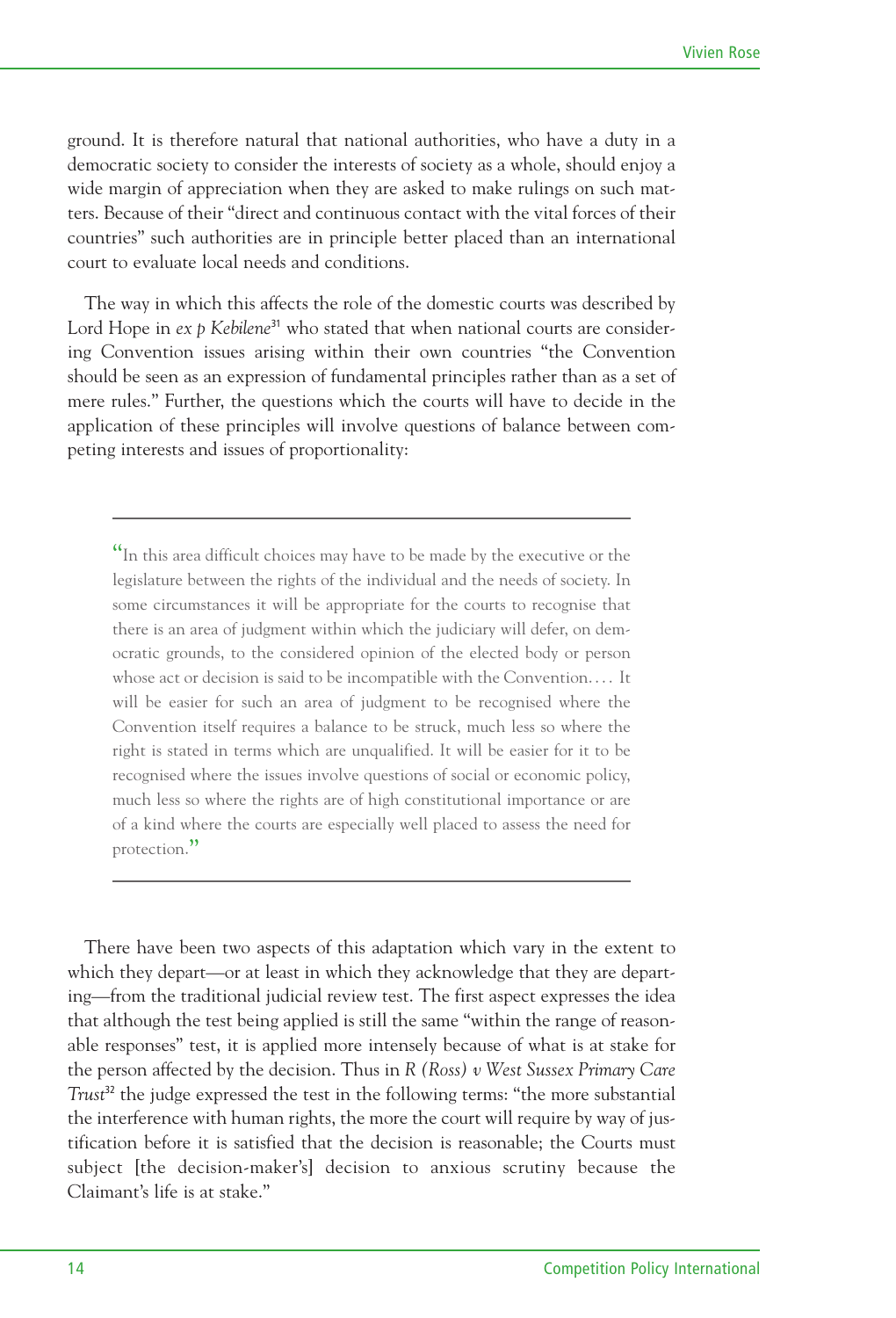But recent decisions have acknowledged that the courts' approach to the judicial review of decisions challenged directly on human rights grounds must go beyond even this "anxious scrutiny." An often cited exposition of the test is

BUT RECENT DECISIONS HAVE ACKNOWLEDGED THAT THE COURTS' APPROACH TO THE JUDICIAL REVIEW OF DECISIONS CHALLENGED DIRECTLY ON HUMAN RIGHTS GROUNDS MUST GO BEYOND EVEN THIS "ANXIOUS SCRUTINY."

found in the speech of Lord Steyn in *ex p Daly*. 33 He noted that there is an overlap between the traditional grounds of review and the approach of proportionality such that most cases would be decided in the same way whichever approach is adopted. But, he went on, the intensity of review is "somewhat greater" under the proportionality approach. The doctrine of proportionality may require the reviewing court to assess the balance which the decision-maker has struck, not merely whether it is within the

range of rational or reasonable decisions. Further, the proportionality test may go further than the traditional grounds of review inasmuch as the test may require attention to be directed to the relative weight accorded to interests and considerations. Lord Steyn acknowledged that the differences in approach between the traditional grounds of review and the proportionality approach may sometimes yield different results.

In that case the House of Lords still emphasized the distinction between the proportionality test and "a shift to the merits"—Lord Steyn stressed that the respective roles of judges and administrators are fundamentally distinct and will remain so and that "In law context is everything." This has been maintained even in a case (such as *R* v *Governors of Denbigh High School* 34 ) where the courts have stressed that in the human rights context, the court is not concerned with the *process* by which the decision-maker arrived at the impugned decision but with whether or not the decision was right. But perhaps the high point of this adaptation of the judicial review test has come in the context of the courts' review of decisions in relation to compulsorily-detained people under mental health legislation. The Court of Appeal in *R (Wilkinson)* v *Broadmoor* <sup>35</sup> held that, when judicial reviewing a decision to treat a detained mentally ill hospital patient without his consent, the court should conduct a "full merits review" as to whether the proposed treatment infringed his human rights, and, to that end, he was entitled to require the attendance of witnesses to give evidence and to be cross-examined. That case has been treated as authority for the proposition that a court, albeit exercising a judicial review function, does so not on a *Wednesbury* basis, but by deciding the matter for itself on the merits after a full consideration of the evidence, whether oral or in writing. 36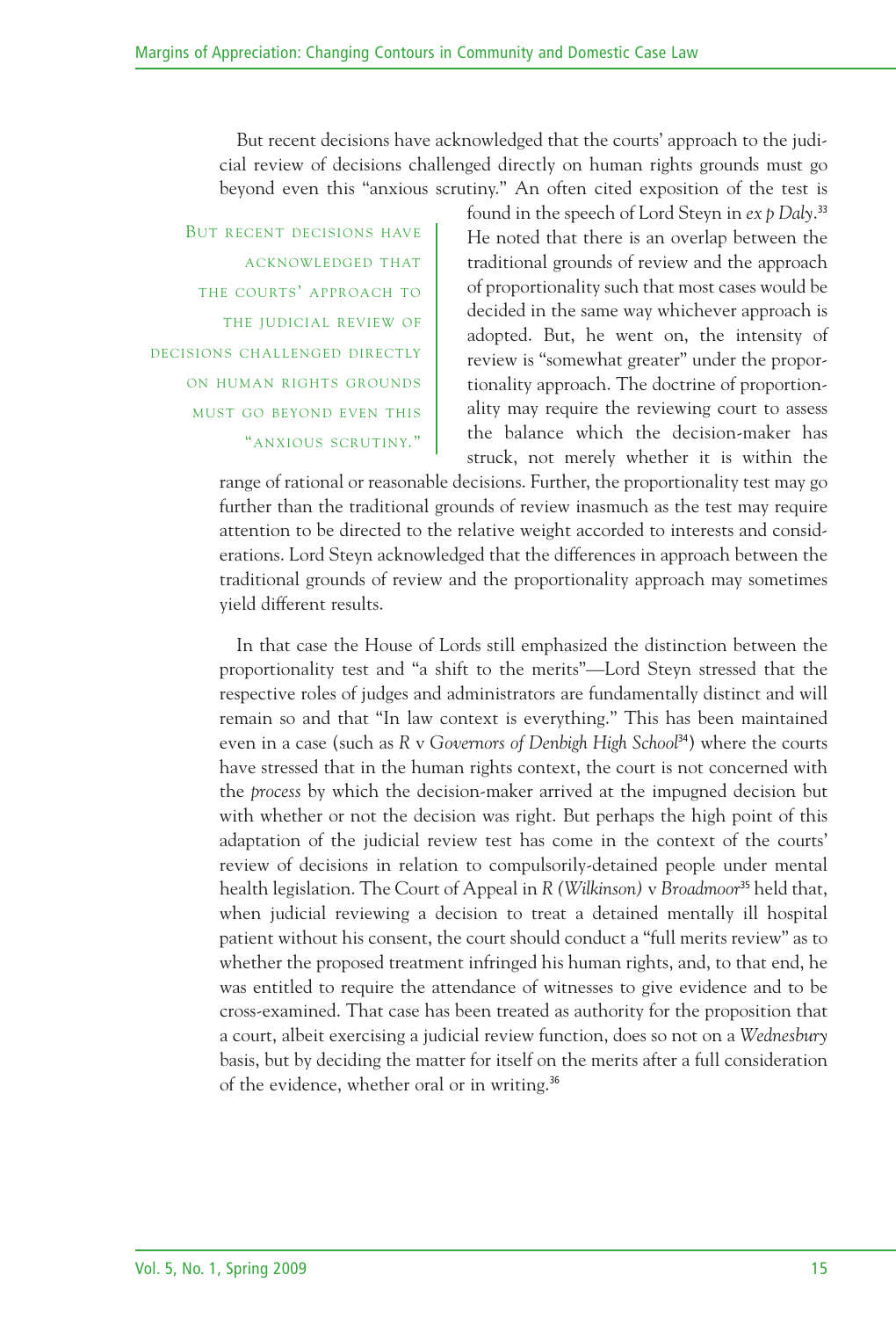### **V. A Margin of Appreciation in Proceedings before Specialist Tribunals**

The move in domestic law away from the idea of two different tests, one for "traditional" judicial review and one for "European" or "human rights" review, to the idea of the margin of appreciation involving a spectrum of different intensities of review is to be welcomed. It is particularly useful when considering the jurisdic-

tion of specialist tribunals set up to hear appeals from the decisions of a single kind of decisionmaker. For such tribunals, the legislation establishing them will usually specify the nature of the appeal and may provide for different kinds of appeal for different kinds of decisions. For example, the Competition Appeal Tribunal is required in appeals against decisions under the domestic competition regime which mirrors Articles 81 and 82 EC to "determine the appeal on the merits by reference to the grounds of the appeal set out in the notice of appeal."<sup>37</sup> But in considering appeals from decisions relating to merger control, the Tribunal is enjoined to "apply the same principles as would be applied

THE MOVE IN DOMESTIC LAW AWAY FROM THE IDEA OF TWO DIFFERENT TESTS, ONE FOR "TRADITIONAL" JUDICIAL REVIEW AND ONE FOR "EUROPEAN" OR "HUMAN RIGHTS" REVIEW, TO THE IDEA OF THE MARGIN OF APPRECIATION INVOLVING A SPECTRUM OF DIFFERENT INTENSITIES OF REVIEW IS TO BE WELCOMED.

by a court on an application for judicial review." A similar dichotomy is found in the jurisdiction of the recently created Charity Tribunal which is required, when considering appeals from certain decisions of the Charity Commission, to "consider afresh" the decision appealed against but which must apply judicial review principles in challenges to other Charity Commission decisions. 38

Two questions arise from the idea of a margin of appreciation in this context. The first is whether the width of the margin accorded by the tribunal to the decision-maker is, or should be, different because of the specialist expertise of the tribunal. The second is whether there is scope for the tribunal to confer on the original decision-maker a margin of appreciation even in those appeals where the legislation specifies that the appeal is on the merits.

As regards the first question, the Competition Appeal Tribunal has considered this issue in the context of its merger jurisdiction in which, as noted above, it is required to apply the principles that would be applied by a court on an application for judicial review. In *British Sky Broadcasting*<sup>39</sup> the appellant argued that since Parliament had chosen to allocate the power of review to the Tribunal, a specialist body, as opposed to a generalist court, Parliament must be taken to have intended that a higher intensity of review would follow from that choice. The Tribunal rejected this argument and described the difference that having a specialist tribunal should make. The Tribunal recognized that it is a specialist body to which Parliament has entrusted applications to review decisions of the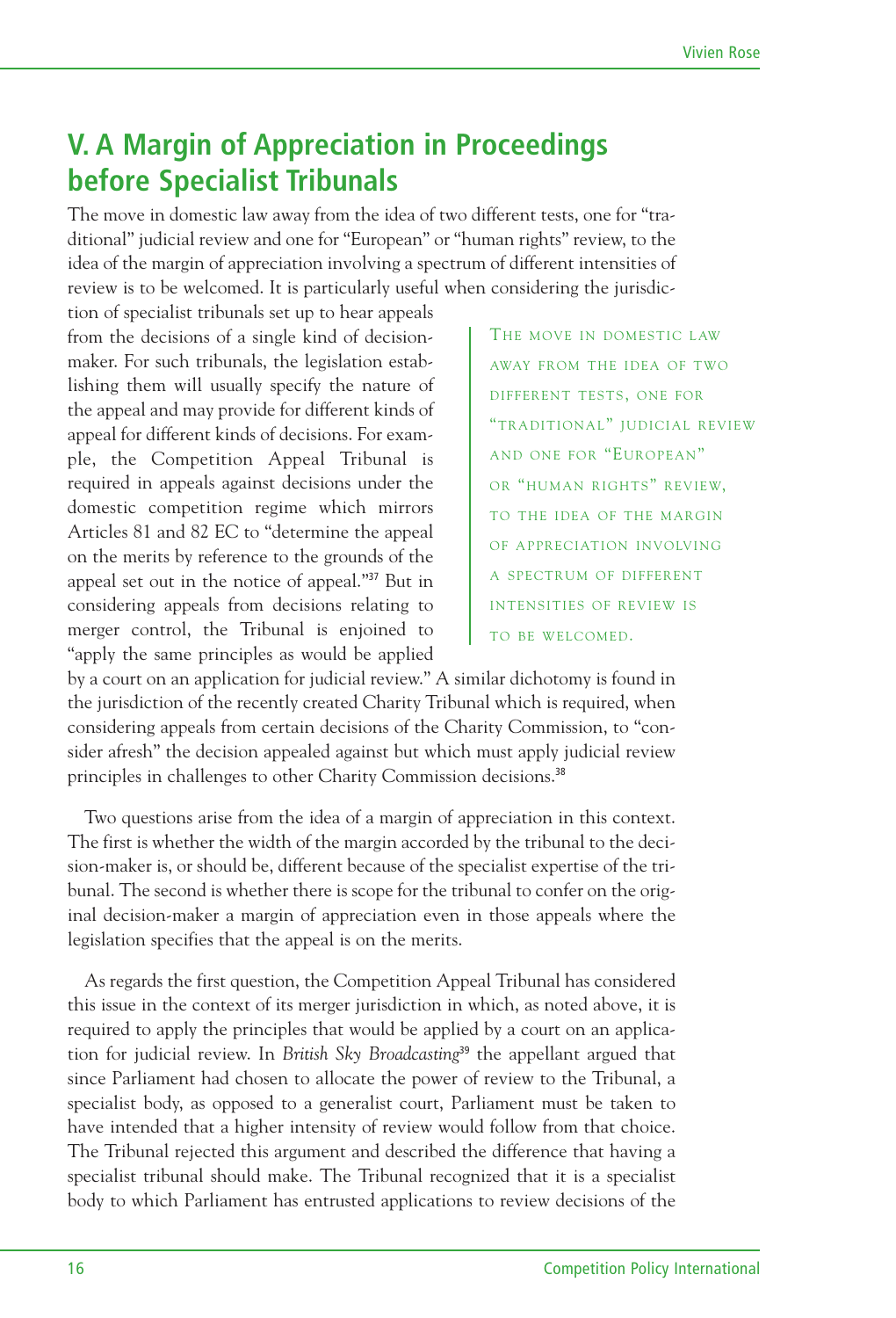competition regulators in the context of the complex statutory merger regime. Such cases often concern consideration of concepts and issues which the Tribunal is also required to grapple with on a day-to-day basis in its other jurisdictions. That is why the Tribunal's composition is required by statute to contain competition expertise, and its members are selected for their relevant knowledge and experience. In its consideration of the cases which come before it the Tribunal enjoys a degree of familiarity with the statutory regime, the relevant case-law, and some of the legal and economic concepts which arise. This familiarity, as well as the relevant expertise at its disposal, "may render the Tribunal a more demanding and/or less deferential tribunal than might otherwise be the case where a court is called upon to review the decision of a specialist regulator." But the Tribunal went on:

 $\mathfrak{m}(\dots)$  in our view none of this means that the Tribunal is applying judicial review principles in a different way or is exercising a higher intensity of review than would be the case if the matter were before the Administrative Court. If [the appellant's] submission amounts to no more than that the Tribunal should use its specialist expertise wherever possible when assessing the validity of findings and the lawfulness of decisions in the context of section 120 reviews, then such submission can hardly be disputed. However this would not in our view be applying the principles of judicial review in a different way from the Administrative Court. If his submission amounts to more than this then it seems to us that it is not supported by the authorities to which he has drawn our attention, and is inconsistent with [*Office of Fair Trading v IBA Health Limited* [2004] EWCA Civ 142] and with subsection  $120(4)$  itself."

The decision in *British Sky Broadcasting* was undoubtedly correct as a matter of statutory interpretation and was necessarily in line with the authorities, particularly the Court of Appeal's judgment *IBA Health* there cited. The legislator in directing a tribunal to apply the same principles as a generalist court does not intend the tribunal, however specialist, to take advantage of its expertise by moving closer to a merits review. But if the generalist courts are moving towards considering the margin of appreciation inherent in the judicial review process as more of a spectrum—depending on the character of the decision-maker and the scope of what has to be decided—there is perhaps room, as the Tribunal acknowledged, for a specialist tribunal to be "more demanding and/or less deferential" in its application of those same principles. Indeed in *IBA Health,* 40 although Carnwath LJ held that the statutory provision was a clear indication that, not withstanding the Tribunal's specialized composition, the review was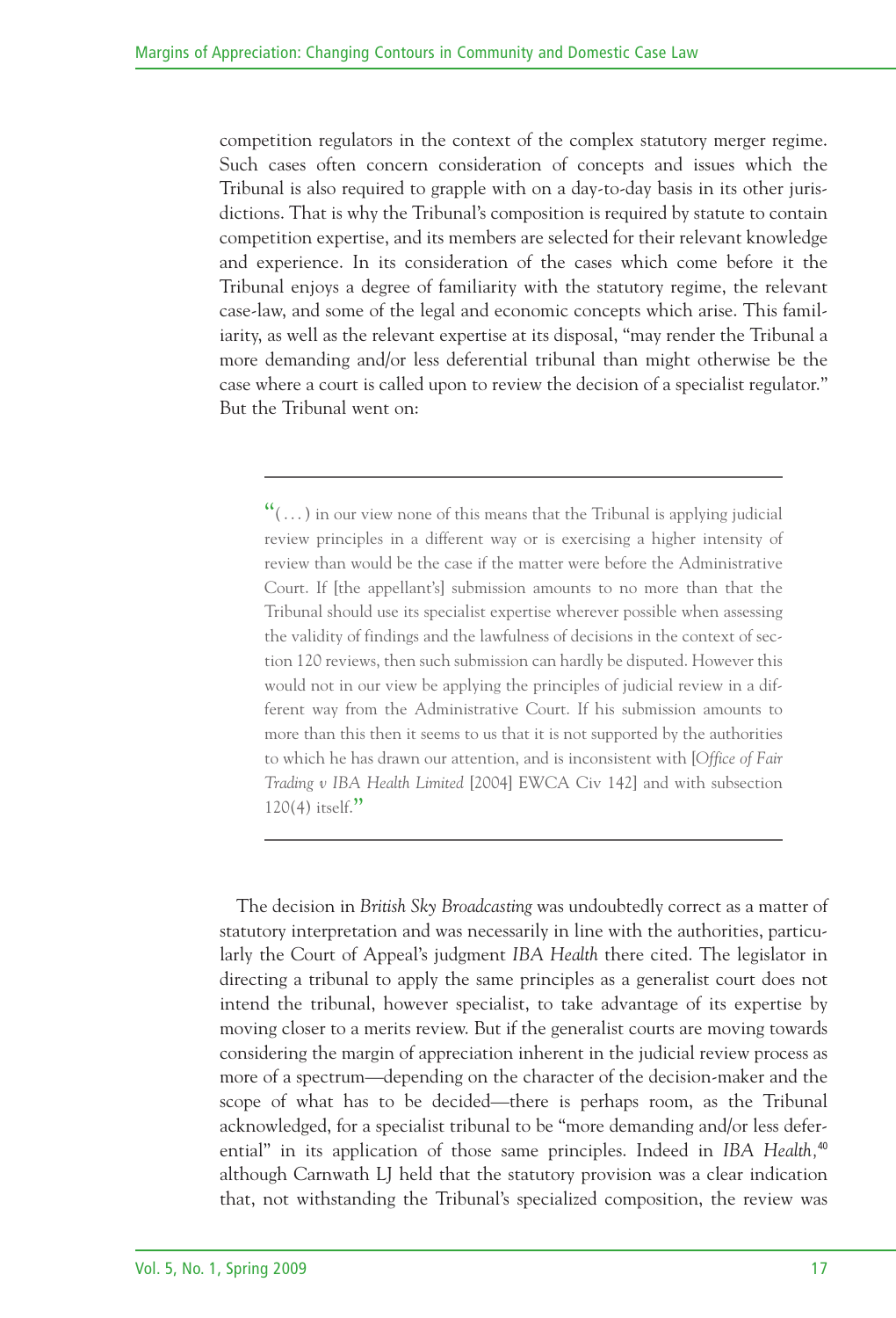limited to the ordinary principles applied by the Administrative Court, he went on to say that the Tribunal's "instinctive wish for a more flexible approach than *Wednesbury* would have found more solid support in the textbook discussions of the subject, which emphasise the flexibility of the legal concept of 'reasonableness' dependent on the statutory context."

Two further strands support such a conclusion. The first takes us back to a consideration of why a margin of appreciation arises in the first place. We saw earlier how, in Community competition law cases, the Court of First Instance limits the intensity of its review in areas where the Commission has carried out a complex economic assessment. There are also domestic cases in the competition law sphere where the same reason has been given by a generalist court for not interfering with the decision-maker's conclusions. In two recent cases involving the Rail Regulator, the courts stressed the specialist knowledge of the regulator and the availability to it of expert advice. In *London and Continental Stations* <sup>41</sup> Moses J. (as he then was), stated that in considering the various challenges to the regulator's directions, the court must "bear in mind that he was reaching his conclusions in a field in which he was both expert and experienced. He was advised by experts." The imbalance in access to expert knowledge and experience of necessity meant that the reviewing role of the courts is modest.<sup>42</sup> Moses I. referred to the earlier case of *Winsor v Bloom*<sup>43</sup> where the Court of Appeal acknowledged the role of the rail regulator as the guardian of the public interest and stated that "he is better placed than a court to make an overall assessment of what is in the interest of the rail network." It is an open question whether such considerations are still relevant where the appeal goes to a statutory tribunal which is set up specifically to review the regulator.

The second strand can be drawn from the cases which consider how the margin of appreciation conferred by the Human Rights Convention is translated into the domestic sphere by national courts. A straightforward illustration can be seen in *Belfast City Council v Miss Behavin' Limited*<sup>44</sup> where the House of Lords considered the application of Article 10 ECHR and Article 1 Protocol 1 to the refusal by a local Council in Northern Ireland to license a sex shop in a particular locality. Lord Hoffmann said that this is an area of social control in which the Strasbourg court has always accorded a wide margin of appreciation to Contracting States and that in terms of the domestic constitution this "translates into the broad power of judgment entrusted to local authorities by the legislature." But the relationship can be more complex. Lord Hoffmann's stance in *Miss Behavin'* can be contrasted with his speech in another recent Northern Irish case *In re P and others (AP)*<sup>45</sup> where the House of Lords was considering a legislative prohibition on adoption by unmarried couples. The question was whether it was within the margin of appreciation of the Northern Irish Government to apply such an outright ban. The case was striking because there was substantial evidence before the court that the Government had consulted widely on the draft legislation and that 95 percent of respondents to the consultation were opposed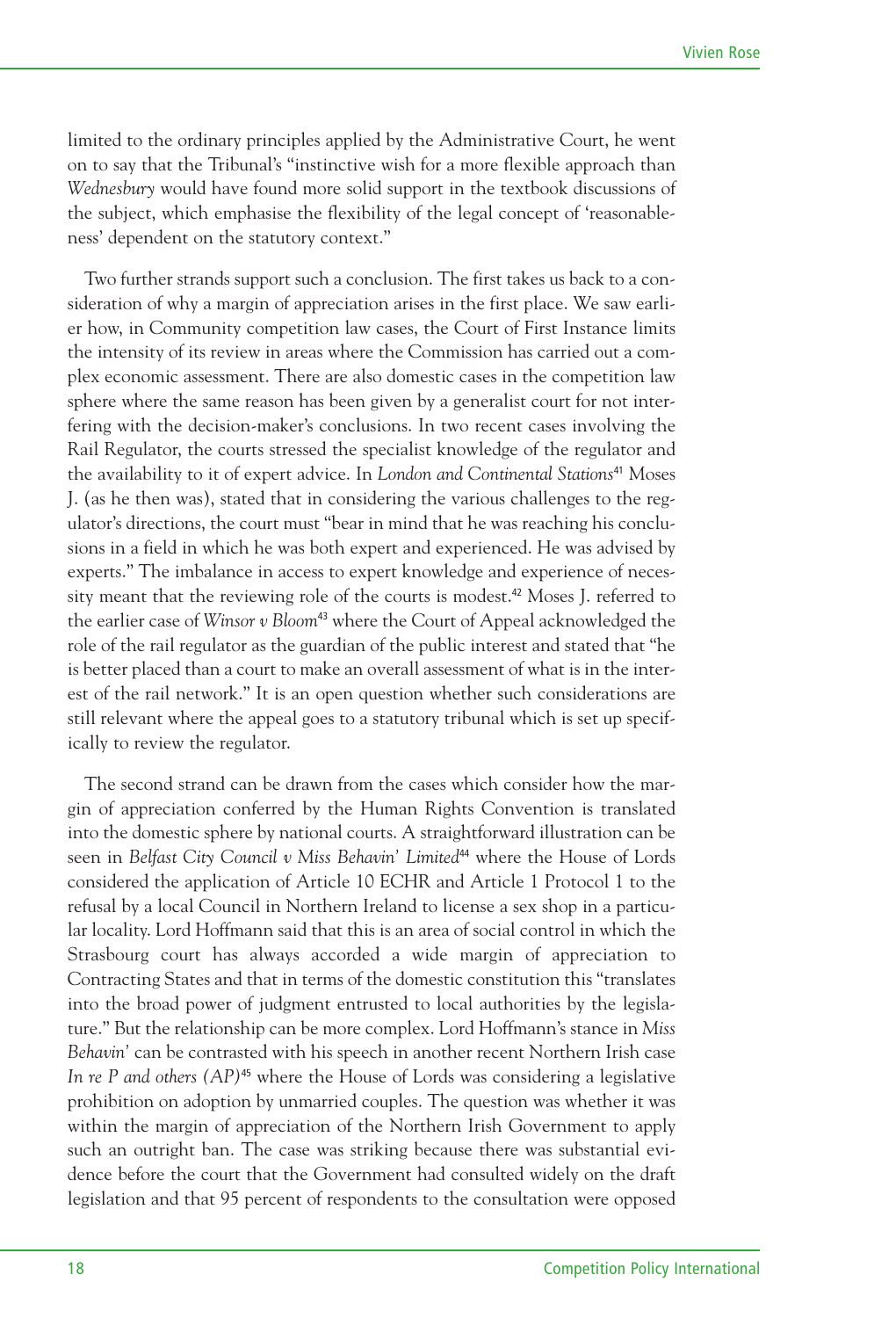to the proposal to extend adoption to unmarried couples. Lord Hoffmann acknowledged that "where questions of social policy admit of more than one rational choice, the courts will ordinarily regard that choice as being a matter for Parliament." But he held that the margin conferred by the Court in Strasbourg on the Contracting States does not necessarily translate in the domestic sphere to a margin of appreciation conferred *by the judiciary on the domestic legislature*:

 $\mathfrak{a}_n$  In such a case, it [is] for the court in the United Kingdom  $\dots$  to apply the division between the decision-making powers of courts and Parliament in the way which appears appropriate for the United Kingdom. The margin of appreciation is there for division between the three branches of government according to our principles of the separation of powers. There is no principle by which it is automatically appropriated by the legislative branch."

Baroness Hale agreed with Lord Hoffmann that an element of flexibility in the Strasbourg Court's application of the Convention does not mean that the national courts must give the legislature the benefit of that flexibility. Where a matter lies within the Contracting State's margin of appreciation, it is up to that State to form its own judgment, and the courts were, in this case, in as good a position to form that judgment as the Northern Ireland legislature.

The difference in approach in the two cases is perhaps a reflection of the courts' assessment of the legitimacy of their own assessment of the proportionality of the measure under challenge. In *Miss Behavin'* the margin of appreciation

FINALLY AS TO THE SECOND QUESTION WHETHER THERE IS SCOPE FOR A MARGIN OF APPRECIATION WHEN AN APPEAL AGAINST THE EXERCISE OF A DISCRETION IS ON THE MERITS, THE ANSWER IN THE COMMUNITY CONTEXT IS A CLEAR "YES."

is extended to the local authority because the court respects "the judgments made by those who are in much closer touch with the people and the places involved than the court could ever be."<sup>46</sup> But where, as in *In re P*, the court considers that it is just as able as the legislature to decide what "appears to be appropriate" within that margin in the United Kingdom, it need not shrink from doing so.

Finally as to the second question whether there is scope for a margin of appreciation when

an appeal against the exercise of a discretion is on the merits, the answer in the Community context is a clear "yes." As we have seen, the conferring of a margin of appreciation in challenges to the Commission's application of Article 81 occurs in the context of a test which, in other respects including errors of fact, is treated as a full merits review. Even in relation to the review of fines, where the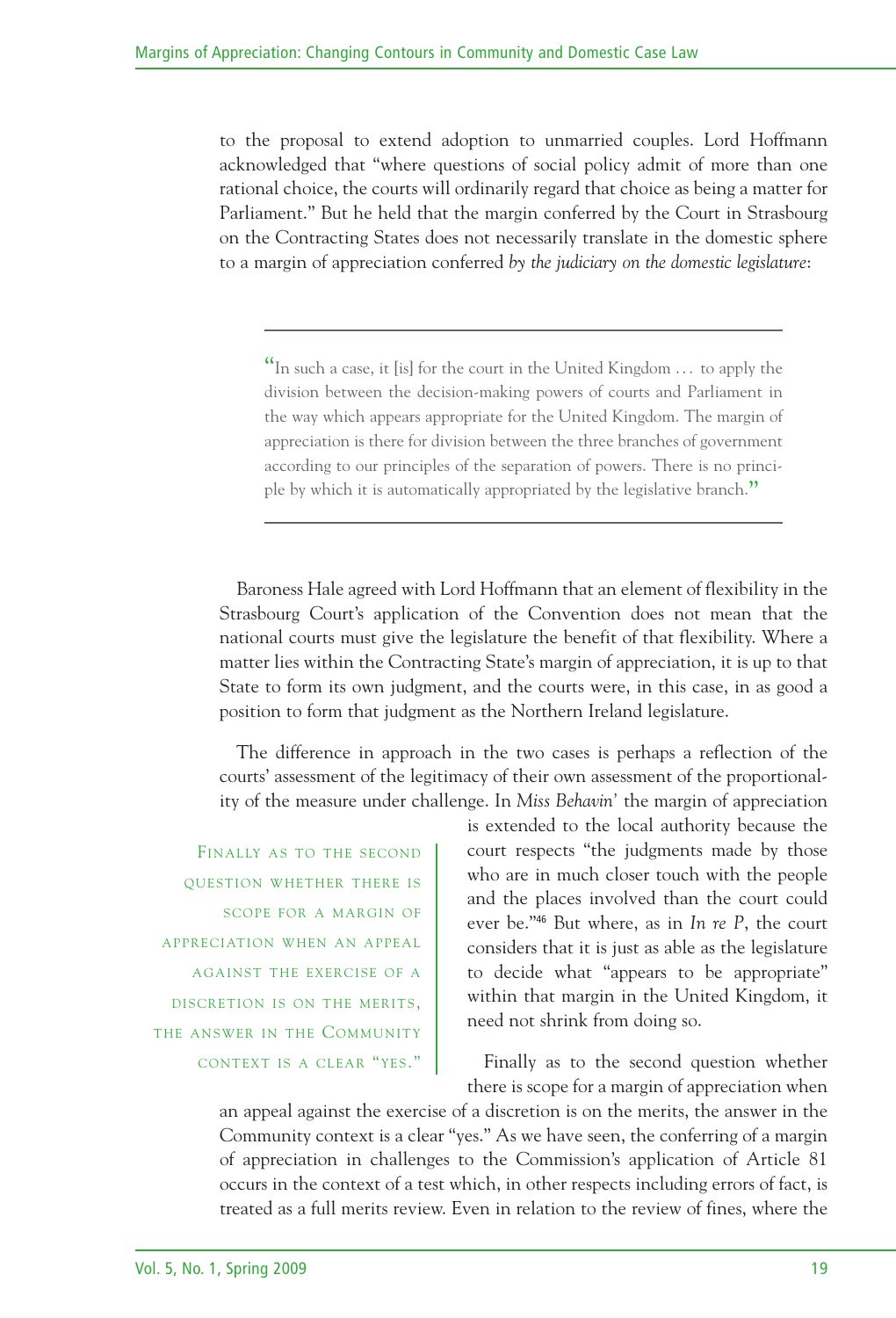Courts' jurisdiction is unlimited, the Court of First Instance will allow a margin of appreciation on the part of the Commission. <sup>47</sup> The margin of discretion therefore does not arise because the nature of the appeal is regarded as something less than an appeal on the merits. It arises because of the nature of the decision under review.

In domestic law, if one could move away from the "judicial review" and "appeal on the merits" tags, one could argue that the case law concerning EC law and human rights challenges are also examples of what is, in effect, a merits appeal in which a margin of appreciation is conferred on the decision-maker. The court recognizes that, while the traditional *Wednesbury* test is inadequate because the court must come closer to deciding whether the decision is right or wrong, there is also to some extent an area of discretion within which the decision-maker's conclusions should not be disturbed. Cases such as *Eastside Cheese* which focus on the nature of the decision and the decision-maker encourage this flexibility.

This situation arose in sharp focus in the recent decision of the Competition Appeal Tribunal in *T-Mobile (UK) Limited (Sequencing)*. <sup>48</sup> The mobile phone operators challenged the Office of Communication ("OFCOM")'s decision to carry out an auction of new bands of radio spectrum before it had decided whether it was going to require operators to hand back bandwidth that the operators already used. The question, which was tried as a preliminary issue, was whether this challenge fell within the jurisdiction of the CAT, in which case it would be heard as an appeal "on the merits" or whether the operators could only challenge the decision by way of judicial review. A subsidiary question was what difference, if any, there would be between the intensity of review in each case. Both sides accepted that judicial review was a "flexible" test but the operators relied on *ex p Daly* and *Governors of Denbigh High* to show that there was still a real difference between an appeal on the merits and judicial review—even the more intensive judicial review carried out in human rights cases. The Tribunal decided that it did not have jurisdiction, without having to decide how its approach to the appeal would differ from that of the Administrative Court. On appeal, the Court of Appeal referred to cases in which the judicial review test had been adapted to allow a full merits investigation where this was required by the Human Rights Act 1998. Jacob LJ, with whom the other members of the Court agreed, said:

<sup>&</sup>quot;it seems to me to be evidence that whether the 'appeal' went to the CAT or by way of JR, the same standard for success would have to be shown. In either case it would not be enough to invite the tribunal to consider the matter afresh—as though the [decision] had never been made."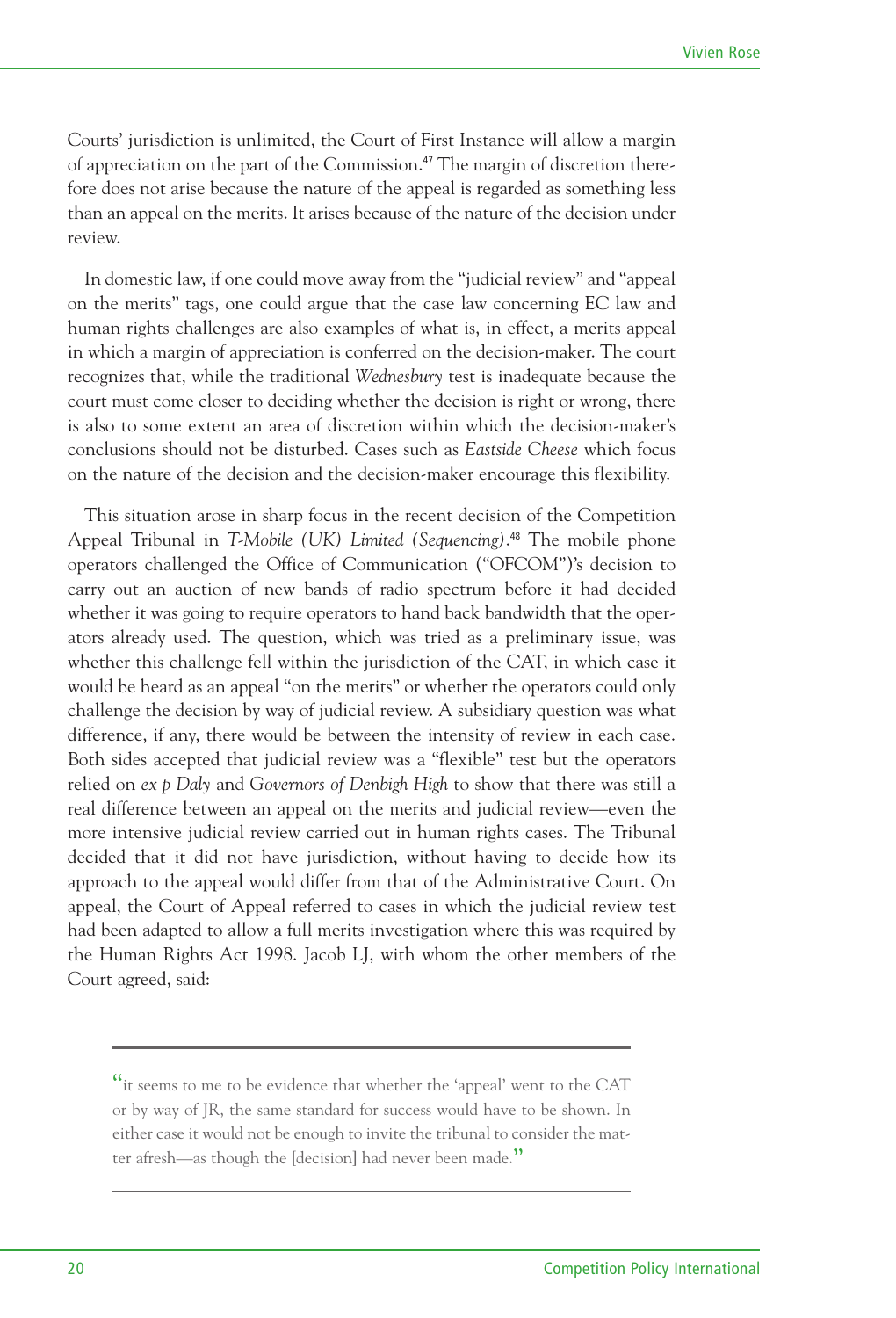In other words, the nature of the decision, which Jacob LJ described as "an overall value judgment based upon competing commercial considerations in the context of a public policy decision" meant that even if it was challenged in an appeal on the merits before the Tribunal, it would not be appropriate for the Tribunal simply to disregard OFCOM's reasoning and start with a blank sheet.

The Tribunal has, in another telecoms case, indicated that despite a statutory appeal being on the merits, the regulator has a margin of appreciation as to how it tackles a particular dispute. In *T-Mobile and ors (Termination Rate Disputes)*<sup>49</sup> the Tribunal was considering an appeal against a dispute determination brought under section 192 of the Communications Act 2003. OFCOM argued that it would be inappropriate for the Tribunal to allow a complete opening up of the disputes' subject matter which went beyond the confines of the matters that had been raised by the parties in the course of OFCOM's investigations of these disputes. Moreover, the Tribunal should be "slow to interfere" where errors of appreciation are alleged as opposed to errors of fact or law. The Tribunal acknowledged this margin:

 $\mathfrak{m}(\ldots)$  there may, in relation to any particular dispute, be a number of different approaches which OFCOM could reasonably adopt in arriving at its determination. There may well be no single "right answer" to the dispute. To that extent, the Tribunal may, whilst still conducting a merits review of the decision, be slow to overturn a decision which is arrived at by an appropriate methodology even if the dissatisfied party can suggest other ways of approaching the case which would also have been reasonable and which might have resulted in a resolution more favourable to its cause."

## **VI. Concluding Remarks**

In one of the leading text books on domestic judicial review principles, the editors contrast the high threshold of the traditional *Wednesbury* test with the abundant instances in the case law of courts overturning the executive's decisions and actions at all levels. This is not, they say, because ministers and public authorities regularly take leave of their senses or act in an outrageous manner. Rather it is "because the courts in deciding cases tend to lower the threshold of unreasonableness to fit their more exacting ideas of administrative good behaviour."<sup>50</sup> For competition lawyers, this brings to mind the Court of Justice's description of the Commission's first ground of appeal in *Tetra Laval*, namely that the Court of First Instance, "whilst claiming to apply the test of manifest error of assessment, in fact applied a different test."<sup>51</sup>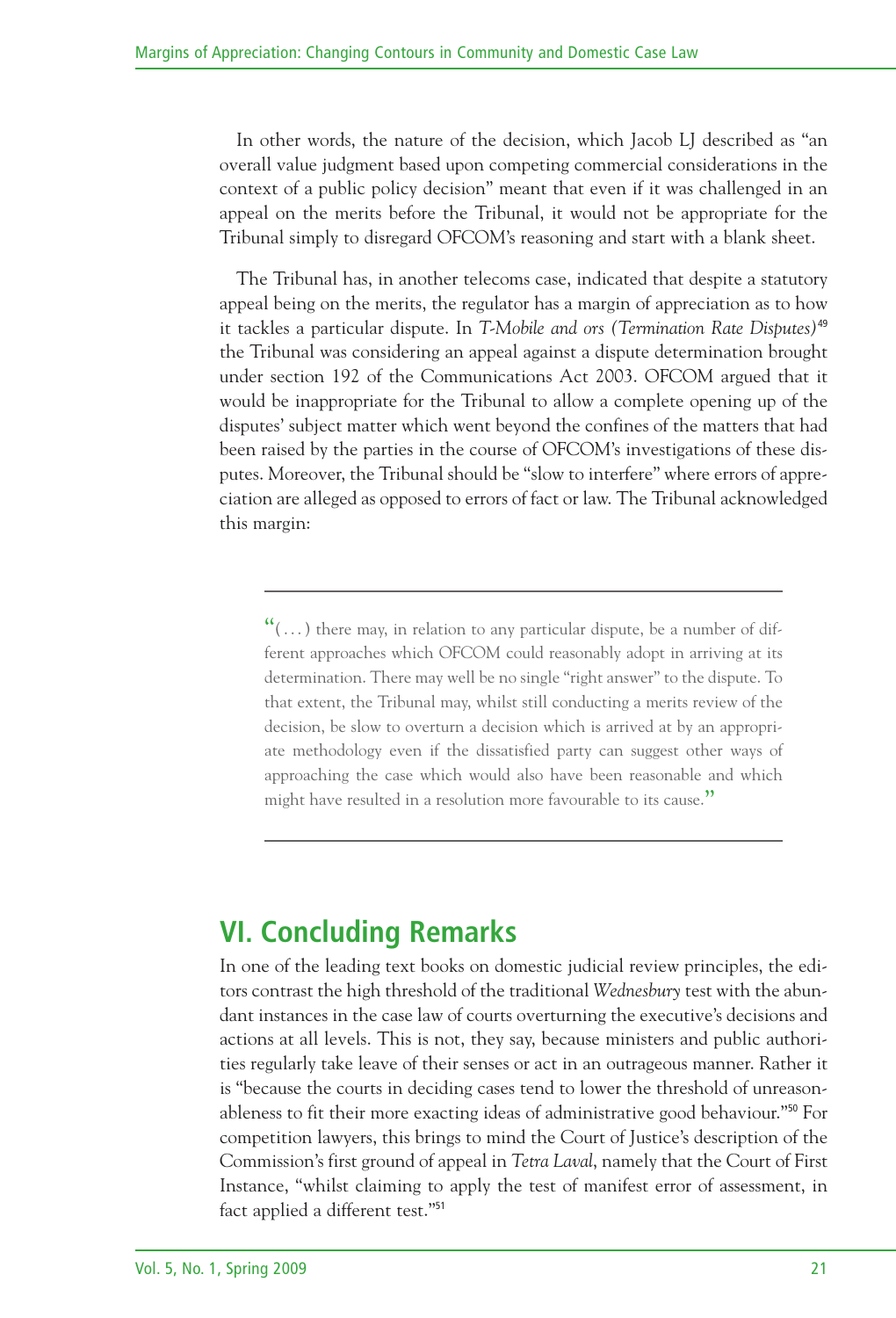The development of the margin of appreciation in Community case law has taken place in a coherent way within the context of the tests laid down by Article 230 and the instruments implementing Article 229. Although the precise bounds of the margin may be open to debate, the formulations used by the Courts to describe what they are doing, and the circumstances in which the margin is accorded, are reasonably consistent. The development of the concept in English domestic law has been accelerated by the courts needing to get to grips with the application of Community and human rights norms. The case law shows an increasing focus on the characteristics of the decision, of the decisionmaker, and of the reviewing court as determining the scope of the margin to be accorded rather than on the traditional divisions between judicial review principles and appeals on the merits. ▼

- 1 Case T-374/04 Germany v Commission, 2007 E.C.R. II-4431.
- 2 Case C-487/06 P British Aggregates Association v Commission, judgment of 22 December 2008.
- 3 Case C-12/03P Commission v Tetra Laval, 2005 E.C.R. I-987 at ¶86. The CFI made the same point in Case T-201/01 General Electric v Commission 2005 E.C.R. II-5575, ¶62.
- 4 For a discussion of the difficulty of separating consideration of errors of fact from errors of appraisal, *see* T. Reeves & N. Dodoo, *Standards of Proof and Standards of Judicial Review in EC Merger Law*, INT'L ANTITRUST L & POL., Ch. 6, (Barry Hawk, ed., 2005).
- 5 *See* the comments of AG Cosmas in Case C-344/98, Masterfoods v Commission, 2000 E.C.R. I-11368, at ¶ 54.
- 6 *See*, *e.g*. Case T-348/94 Enso Española v Commission, 1998 E.C.R. II-1875, ¶¶55-65.
- 7 *E.g*. Case T-115/99 Système Européen Promotion SARL v Commission, 2001 E.C.R. II-691, ¶34.
- 8 The Tetra Laval case (*supra* note 3) has been the subject of much discussion.
- 9 Joined Cases 56 & 58/64 Consten and Grundig v Commission, 1966 E.C.R. 299.
- 10 Case T-131/99 Shaw v Commission, 2002 E.C.R. II-2023, ¶38. National courts now, of course, face this task when considering private law actions under Article 81 post Modernisation.
- 11 Case 42/84 Remia v Commission, 1985 E.C.R. 2545.
- 12 Case 42/84 Remia v Commission [1985] ECR 2545. The use of the word "manifest" to describe the kind of defect which takes a decision outside the margin of appreciation is a constant factor in the test as applied in many different contexts.
- 13 Case T-65/98 Van den Bergh Foods v Commission, 2003 E.C.R. II-4653.
- 14 Case T-168/01 GlaxoSmithKline Services v Commission, 2006 E.C.R. II-2969. This case is on appeal to the ECJ: Joined Cases C-501/06 P etc.
- 15 Case 26/76 Metro v Commission (No 1), 1977 E.C.R. 1875 at page 1924. Note that AG Tizzano in Tetra Laval (*supra* note 3), ¶89, stated that it is the rules on the division of the powers between the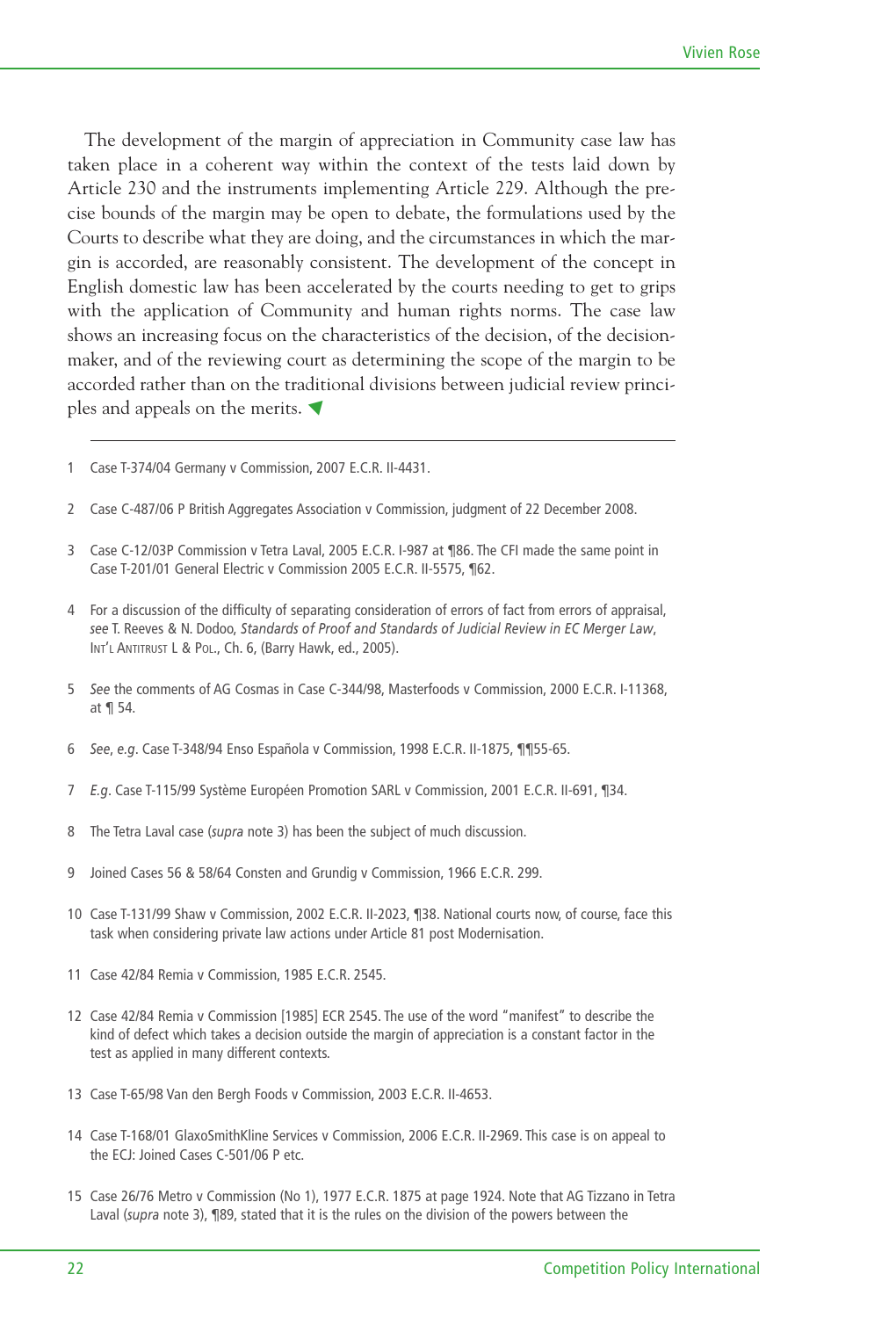Commission and the Courts which prevents the courts from entering into the merits of the Commission's complex economic assessments.

- The prerogative writs were "certiorari" issued to quash a decision, "prohibition" ordering the public body not to do something, and "mandamus" ordering the public body to take specified action. These names have now been updated to a quashing order, a prohibition order, and a mandatory order. Judicial review proceedings in the United Kingdom are still nominally brought by the Crown on the application of the individual against the public body.
- E v Home Office, 2004 EWCA Civ 49.
- *See*, for example, the discussion in R (Iran) v Home Secretary, 2005 EWCA Civ 982.
- R v Monopolies and Mergers Commission, ex p South Yorkshire Transport, 1993 1 W.L.R. 23.
- Associated Provincial Picture Houses Ltd v Wednesbury Corporation, 1948 1 K.B. 223.
- Council for Civil Service Unions v Minister for the Civil Service, 1985 A.C. 408, at 410.
- R v Ministry of Defence ex p Smith 1996 Q.B. 517.
- R (o.a.o. Centro) v Sec of State for Transport, 2007 EWHC 2729 (Admin).
- R v MAFF ex parte First City Trading Limited, 1997 1 C.M.L.R. 250.
- Case 138/79 Roquette Frères v Council, 1980 E.C.R. 3333.
- R v Secretary of State for Health ex p Eastside Cheese, 1999 EuLR 968.
- R v Secretary of State for the Environment, Transport and the Regions ex p Alconbury Developments Ltd, 2001 UKHL 23.
- R (o.a.o. Mabanaft Ltd) v Secretary of State for Trade & Industry, 2008 EWHC 1052 (Admin), recently upheld by the Court of Appeal, [2009] EWCA Civ 224.
- Office of Fair Trading v IBA Health Ltd, 2004 EWCA 142.
- Fretté v France 2002 38 E.H.R.R. 438.
- R v DPP ex p Kebilene, 2000 2 A.C. 326.
- R (Ross) v West Sussex Primary Care Trust judgment of the Administrative Court 10 September 2008 at ¶39.
- R v Secretary Of State for the Home Department, ex p Daly, 2001 UKHL 26.
- R v Governors of Denbigh High School, 2006 UKHL 15.
- R (o. a. o. Wilkinson) v Broadmoor, 2001 EWCA 1545.
- R (o. a. o. JB) v Haddock, 2006 EWCA Civ 961.
- A similar test applies in appeals under section 192 of the Communications Act 2003: see section 195 of that Act.